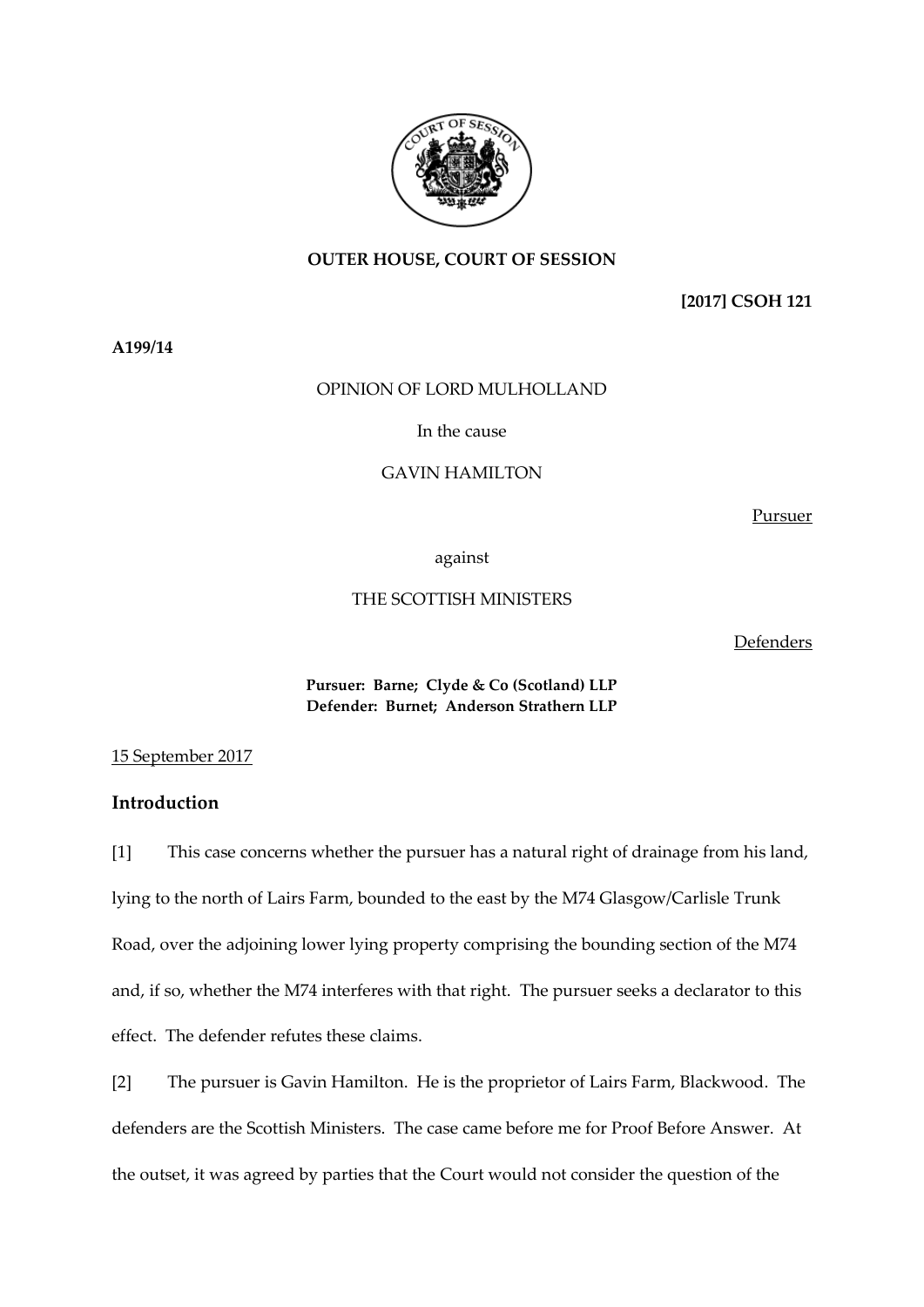quantum of damages, but address only the issue of liability on the understanding that, if the defenders are held to be liable, they will enter into negotiations to solve the pursuer's drainage problem. At the Proof Before Answer, the pursuer led evidence in support of his case. The pursuer gave evidence and led evidence from Kenneth Phillips, who prepared a report on the drainage problem in 2009 which is 6/3 of the inventory of productions; Hamish McCall, a land agent who spoke to the pursuer's drainage problem and correspondence with the defender and South Lanarkshire Council; Susan Morton, a representative of South Lanarkshire Council who spoke to the works carried out by the council to investigate the problem and Gaye McKay, the pursuer's expert witness who produced an expert report which is 7/5 of the inventory of productions. The defender led evidence from David Devine, a representative from Roads Scotland and Jonathon Crawford, the defender's expert witness who produced an expert report which is 6/24 of the inventory of productions. A Joint Minute was submitted agreeing certain facts. Written submissions were submitted in addition to the oral submissions from counsel for the parties.

#### **The Land which is the subject of this Litigation**

[3] The pursuer is the heritable proprietor of land at Lairs Farm, Blackwood. The pursuer's title is recorded in the Land Register under Land Certificate title number LAN 93204. The land is located to the south west of the village of Blackwood in South Lanarkshire. At the north east part of the farm is a field ("the field" – field one) which is currently subject to flooding (also referred to as ponding). The field is bounded by the B7078 Carlisle road which crosses it from north to south. To the east of the field is a strip of land ("the strip") which is bounded to the east by the M74 Glasgow/Carlisle road. The strip is also currently subject to flooding and prior to the construction of the B7078 formed part of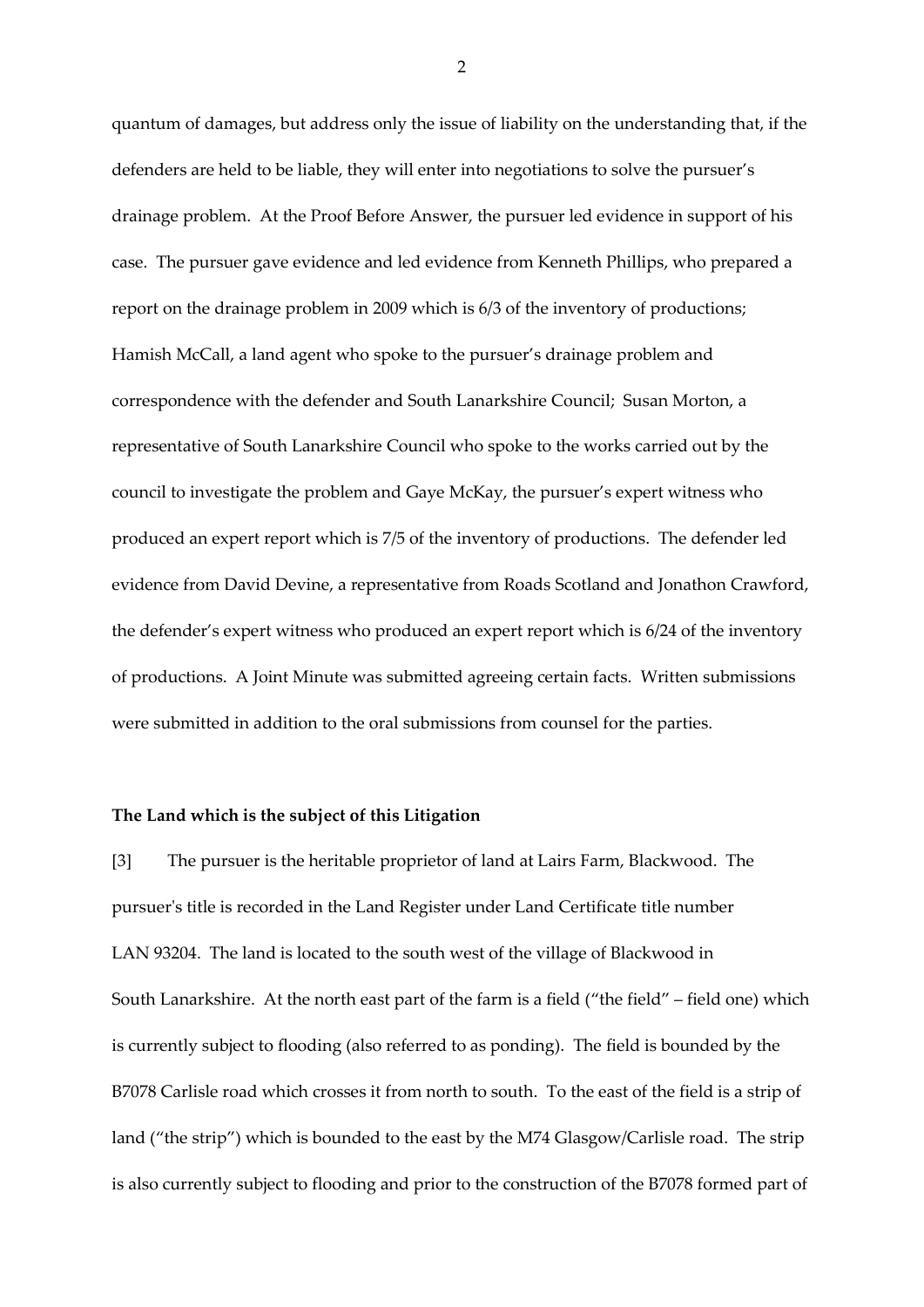the field. The field is bounded to the north by a disused railway line and Northfield Residencies, agricultural fields to the west and Lairs Farm to the south. Fields two and three of Lairs Farm are situated south of "the field" (field one) and are bounded to the east by the M74 Glasgow/Carlisle road.

### **The Pursuer's Case**

[4] The pursuer asserts a natural right of drainage over the defenders' heritage, namely the section of the M74 to the east of the pursuer's land. The natural right of drainage exists as a result of the pursuer's land being higher than the defenders' land and as a result the inferior tenement [the defenders' heritage] is obliged to receive the water falling from the superior tenement land [the pursuer's heritage]. This is the exercise of the natural right of servitude, is imprescriptible and *res merae facultatis* (schedule 3 to the Prescription and Limitation (Scotland) Act 1973). As a result of problems with the drainage to the north east of the pursuer's field, the pursuer's drainage system was reconnected to the old drainage system to the west and east of the B7078. As a result, water was making its way to the verge of the M74 land where it was being prevented, as a result of damage to the old drainage system, from passing to its natural drainage outfall (beneath a footbridge on the east side of the M74). This caused the water to fail to drain and back up, flooding the north-east corner of the pursuer's field and strip. The old drainage system on the defenders' land was acting as a barrier to the pursuer's natural right of drainage and the defenders were accordingly liable to restore the old drainage system on their land to full working capacity.

#### **Declarator Sought**

[5] The pursuer seeks a declarator in the following terms: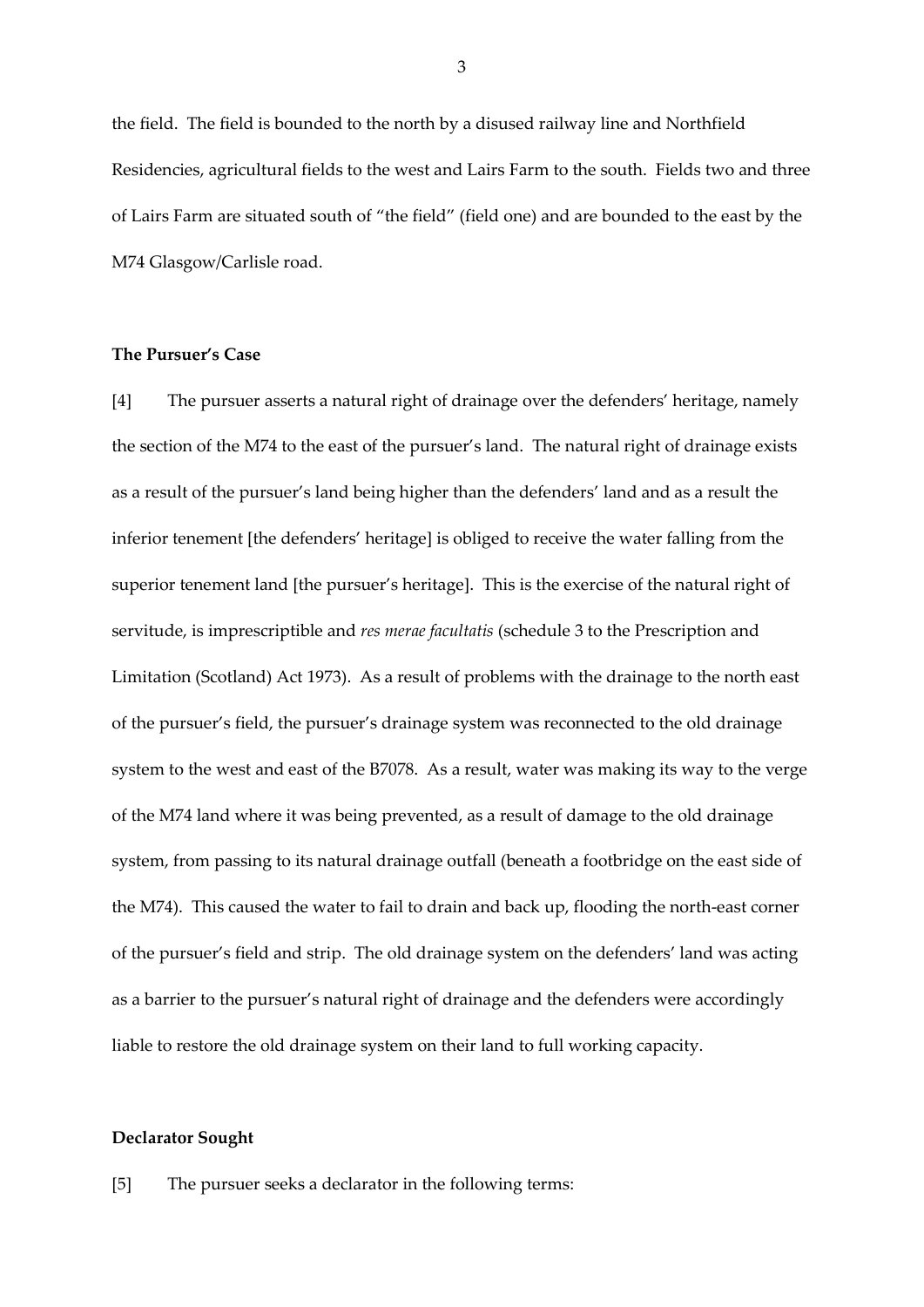"(i) the pursuer has a natural right of drainage from his land, lying to the north of Lairs Farm, bounded to the east by the M74 Glasgow/Carlisle Trunk Road (the "M74") and registered in the Land Register under Land Certificate title number LAN 93204, over the adjoining lower lying property comprising the bounding section of the M74; and (ii) the M74 interferes with said right."

### **The Defenders' Case**

[6] The defenders do not admit that the natural line of drainage follows the lie of the land and runs down through the north-east corner of the pursuer's field, along a pipeline terminating in a burn north of the village of Blackwood and east of the M74. As part of the construction of the M74 (widening of the A74 to become the M74) and the section of the B7078 which crosses the pursuer's field from north to south (in 1985/86), all existing roads drainage pertaining to the A74 in this location was infilled or removed and replaced with a new drainage system. As part of the construction of the section of the B7078 bisecting the pursuer's land, a new drainage system was constructed to deal with the pursuer's field and surface water run-off from the farmlands to the north. If properly maintained this field drainage system was adequate to remove surface water run-off and groundwater flow and prevent water accumulation in or flooding of the field. This drainage system was effective until 2009. South Lanarkshire Council are the roads authority responsible for the maintenance of the B7078. In accordance with that duty, South Lanarkshire Council carried out works to identify and alleviate flooding in the north-east corner of the field. The council's preferred option was to connect the land drainage to the road drainage system for the B7078. However, this could not be completed due to the presence of a gas main in the area. In consequence, the council connected an existing pipe, part of the field drainage system, to a pipe which ran underneath the B7078 without checking where the outfall for that pipe was located and whether the pipe was part of a working field drainage system. It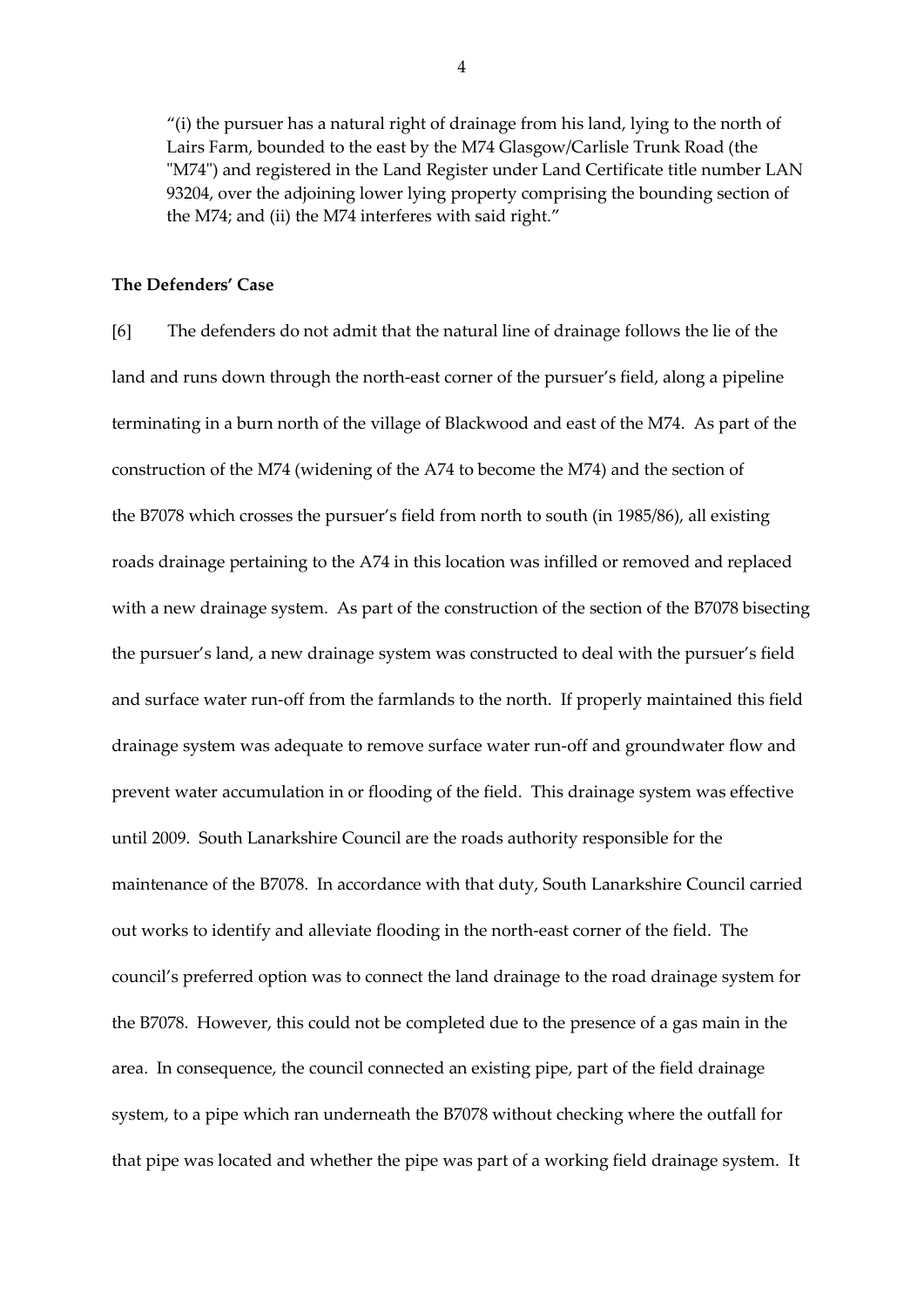was an old defunct land drainage pipe for the pursuer's land prior to the construction of the M74 and section of the B7078 for this location. This pipe did not connect to the watercourse and outfall to the south. Had the council checked for outflow before connecting the field drainage it would have been apparent that it was not connected to a drainage network. Acting reasonably, the council would not have connected the drainage from the pursuer's field to it. Any failure of the drainage system for the pursuer's field was caused by one or more of the following factors:

- (a) lack of maintenance by the pursuer of his own private field drainage system;
- (b) lack of maintenance by the council of the adopted road drainage for the relevant section of the B7078;
- (c) impact damage to a discharge pipe of the B7078 drainage system caused by utility works;
- (d) impact to a discharge pipe caused by a new development, and/or
- (e) road widening works and formation of new footways on the B7078 carried out by or behalf of the council.

Any drainage pipeline found severed next to the M74 was not the cause of the ongoing drainage problems in the pursuer's field.

[7] In order for the pursuer to succeed in obtaining the declarator sought he needs to prove, on the balance of probabilities, that he has the natural right of drainage contended for and the M74 interferes with that right. I will deal with both questions in turn but before doing so, it is appropriate to set out the law governing the issues.

#### **The Law**

[8] The law in this area is that water outside a definite channel is permitted to drain with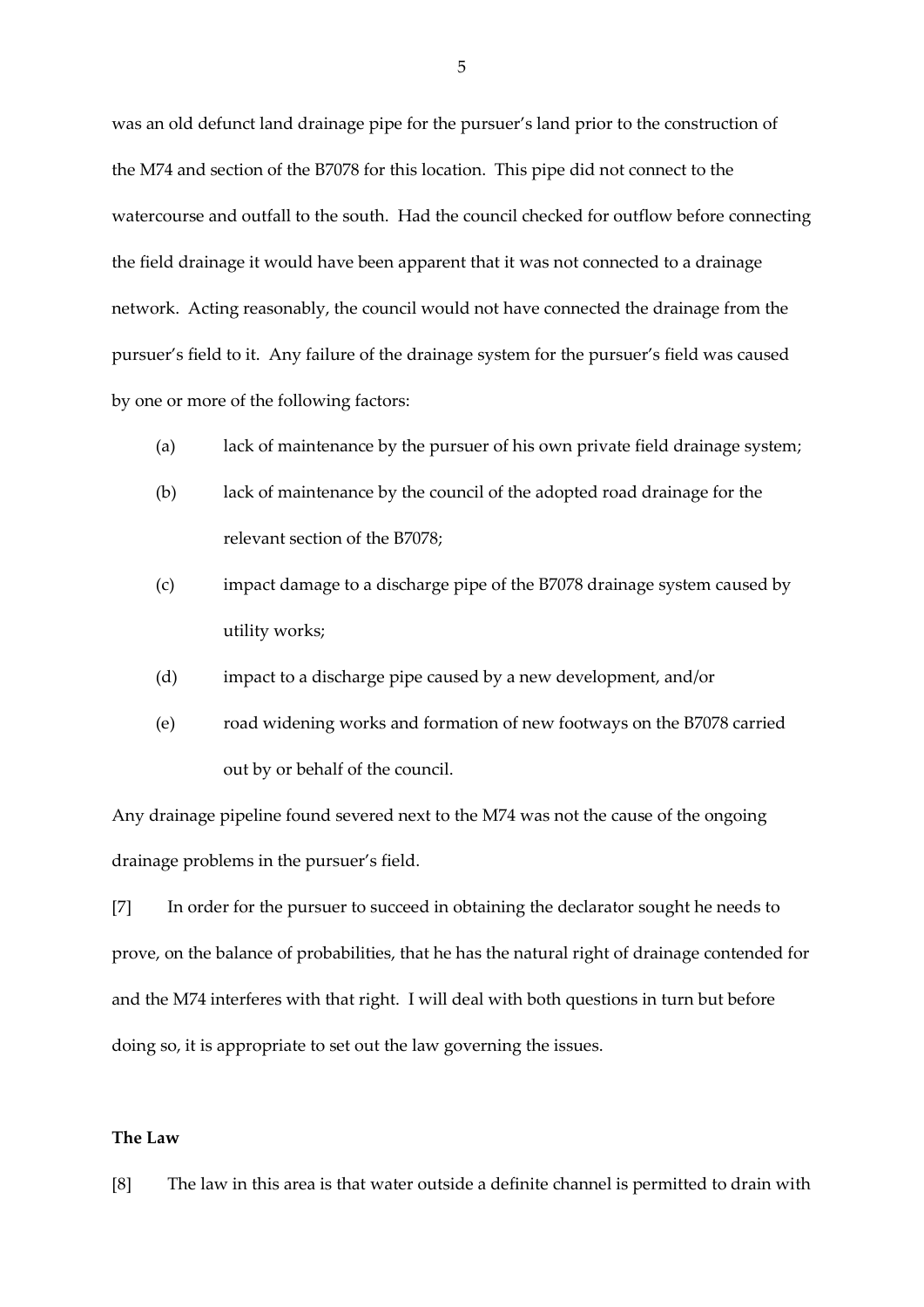the natural inclinations of the land. The rule is described by Erskine, Institute II,9.2. as

# follows:

"Where two contiguous fields belong to different proprietors, one of which stands upon higher grounds than the other, nature itself may be said to constitute a servitude on the inferior tenement, by which it is obliged to receive the water that falls from the superior. If the water which would otherwise fall from the higher grounds incessantly without hurting the inferior tenement should be collected into one body by the owner of the superior, in the natural use of his property, for draining his lands, or otherwise improving them, the owner of the inferior tenement is, without the positive institution of any servitude, bound to receive that body of water on his property though he should be damaged by it. But as this right may be overstretched in the use of it, without necessity, to the prejudice of the inferior ground, the question how far it may be extended in particular circumstances must be arbitrary".

The inferior heritor is not entitled to cause the water to be thrown back on the land of the superior heritor, either by damning up a stream, or by impeding the natural drainage, see *Bell's Principles* (Guthrie edition) at paragraph 969. The superior heritor may clear his land of superfluous water, without regard to consequential effects on the inferior tenement, *ibid*. The inferior must receive the superfluous water, even under the operations of draining, in all the variations of agricultural improvement, subject to equitable regulation by the Court if the superior owner should unduly press his right to the injury of the lower, see *Bell's Principles* at paragraph 968 and *Campbell* v *Bryson*([1864) 3 M 254 per Lord Justice-Clerk (Inglis) at page 260. In this Inner House case Erskine's principle, as set out above, was approved by the Lord Justice Clerk at pages 259 and 260, Lord Cowan at page 261 and Lord Benholme at page 262. With regard to regulation by the court of the exercise of this right, Lord Justice Clerk (Inglis) noted at page 260 that,

" if the inferior heritor complains that the superior heritor is unduly pressing his right, and making the servitude intolerable to him, he will have the right to come to the Court with his complaint, and the Court will be entitled to regulate the matter between the two upon equitable terms. That is the true meaning, I apprehend, of the qualification which Mr Erskine adjects to the general statement of the doctrine; and to the doctrine with that qualification I unhesitatingly subscribe."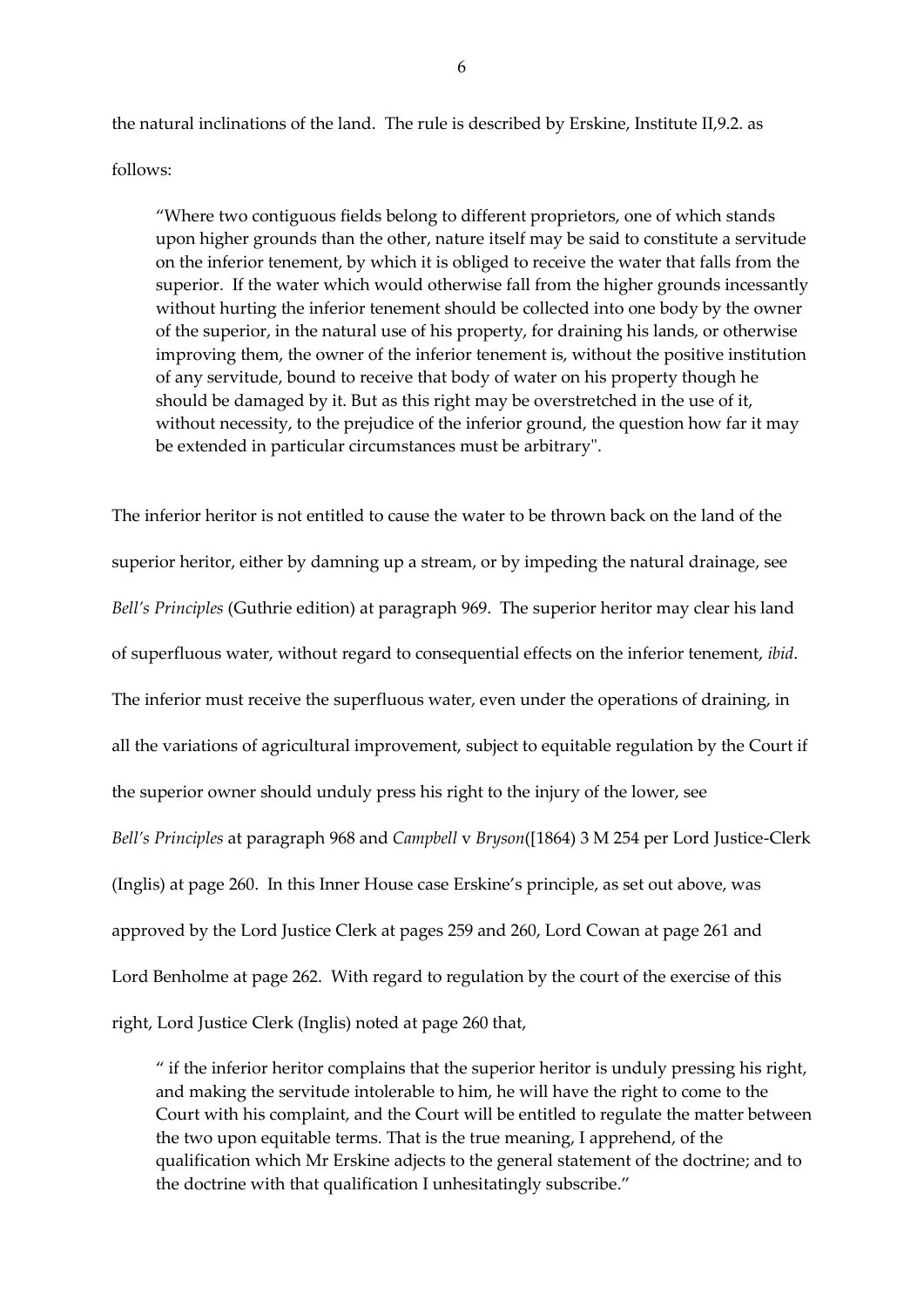Lord Neaves described the regulatory power of the court at page 263 as follows:

"The natural servitude of transmitting water and the servitude of way are subject to regulation, and can never be nimiously used or abused, and the party bearing the burden is entitled to have it regulated according to the circumstances."

With regard to whether the natural servitude described by Erskine is extinguished by the

superior heritor's use of man-made drains, Lord Neaves dealt with this at page 263 as

follows:

"Now, the question comes to be this - Is that confined only to the case when the upper tenement is in a state of nature? If that can be stated to be the law, it would be rather a lamentable doctrine - a very anti-social one indeed. That land must remain uncultivated, must remain unploughed, must remain in a state of nature, comparatively unproductive, otherwise you cannot get the water that falls upon it carried down upon the lower tenement; because I take it that there is scarcely any mode of cultivation that does not to a certain extent affect the descent of the natural water. A natural ditch will form itself. Is that never to be cleaned or cleared out? Must it be left to itself, to choke or silt up? Is nothing to be done to facilitate the drying of the land by means of that natural exit or outfall? I take it that proposition can never be maintained. And when once you allow that cultivation must be permitted, although it must have a tendency to send down more water than if the land were left uncultivated, is a proprietor to lag behind in the improvements of the day? Is he not to have a deeper drain, or to cover the drain when that may be of use to him, if he have a general right to have his water carried away, and does not exercise that in a manner nimious, and at variance with the usual course of cultivating his land? What he does must be for the purpose of cultivating his land. He is not to make a river for the purpose of making a river. He is not to make anything that has a sinister object. His object must be to cultivate his land; and if he keeps to that, and uses the ordinary means, it appears to me that the other party, subject to regulations where necessary, must bear the burden."

See also Lord Cowan at page 261; Ferguson, *The Law of Water and Water Rights in Scotland* at

page 295 and *Gibbons* v *Lenfestey and another* (1915) 84 LJPC 158 per Lord Dunedin at

page 160.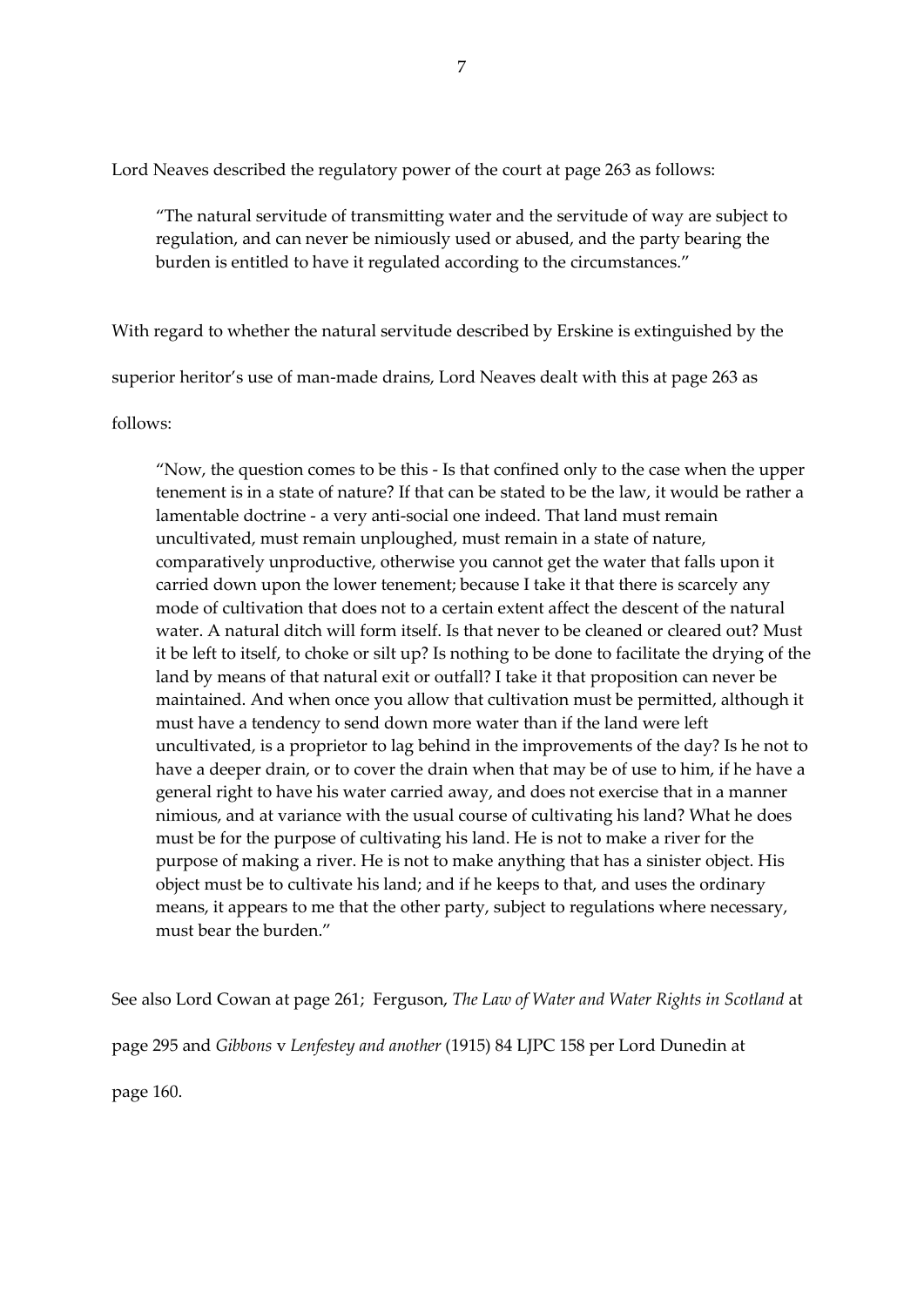### **The Evidence**

[9] Having set out the law, I now turn to the evidence and my assessment of it. The pursuer, in evidence, confirmed that his father purchased Lairs Farm in 1994 and the pursuer's title to it was registered on 20 January 2000 (Land certificate Title number LAN93204 which is 6/1 of the inventory of productions). A section of the B7078 runs through his field (east of the field and west of the strip) which was constructed in 1985/86 along with the widening of the A74, which as a result attained motorway status (M74). This time frame is supported by a letter from First Scottish Searching Company to the pursuer's solicitors dated 1 May 2014, which is 6/20 of the inventory of productions, which confirms that the land necessary for the widening was compulsorily acquired on 4 January 1985. The defenders are heritable proprietors of the solum of the land on which the section of the M74 adjoining the strip is situated and the roads authority in which the said section of road is vested for the purposes of their functions as roads authority, including management and maintenance, in terms of the Roads (Scotland) Act 1984 (paragraph 2 of the Joint Minute of Agreement). The defenders are heritable proprietors of the solum of the land on which the section of the B7078 on the east side of the pursuer's field is situated. South Lanarkshire Council is the roads authority in which this section of road is vested for the purposes of their functions as roads authority, including management and maintenance in terms of the Roads (Scotland) Act 1984 (paragraph 3 of the Joint Minute of agreement). The drainage problem in the north east section of "the field" first manifested itself in Spring 2009.

Kenneth Phillips, a Principal Agricultural Consultant, was instructed to investigate the matter. He described an area of distinct wetness which extended for much of the length of the eastern boundary of the field and for some distance into the field. There were also other areas of wetness extending westwards along the hollows in the field. The pursuer in his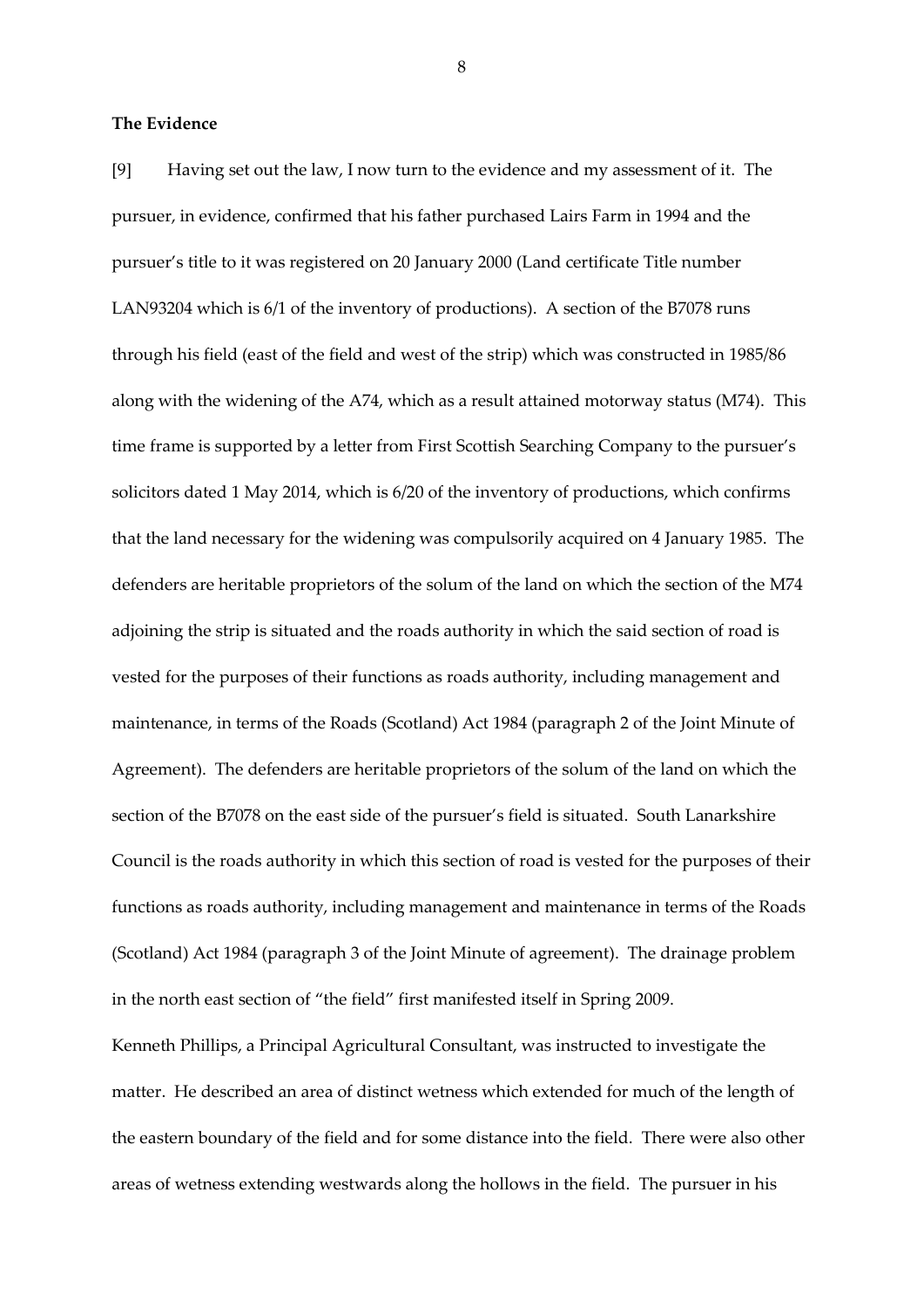evidence described this section as a low lying area sloping towards the M74. He had not been aware of a drainage problem before. He has been familiar with the farm land since 1994 and therefore I am able to hold that the drainage arrangements covering the field and strip worked effectively for at least 15 years. No witness who was asked about the matter was able to identify a cause or trigger for the flooding. As a result, I am unable to make a finding as to cause, other than to record that some unknown factor must have caused the flooding. Since 2009 the pursuer has suffered from flooding in this area. [10] A ten inch pressure gas main also runs through the pursuer's field (7/4 of the inventory of productions). It is situated about 20 feet from the field boundary. Following the discovery of the flooding the pursuer, in an attempt to identify the cause of the flooding, contacted Scottish Gas Network (SGN) to report the flooding. He believed that the gas pipeline was the cause of the problem. Sweeney Drainage Contractors were instructed by SGN to undertake enquiries on their behalf. Sweeney Drainage carried out this work in 2009. The assessment confirmed that areas of the field were lying in pools of water and when sections of the field drainage were excavated they were found to be full of silt. A survey identified two fire clay pipes at different levels (one higher and one lower) at the north east corner of the field, which were thought to be the drainage outlets from the field. The roadside verge was excavated to inspect two fire clay pipes which revealed that both pipes were blocked. Excavation was also carried out on the opposite side of the road, which found one pipe continuing towards the M74 (paragraph 3.4 of the report by Cadogans dated July 2016, which is 6/24 of the inventory of productions, authored by Gaye McKay and spoken to by her in evidence). Work was carried out by South Lanarkshire Council in the summer of 2009 to investigate the problems and implement a solution. This was consistent with their duties as roads authority for the B7078 (section 1 of the Roads (Scotland)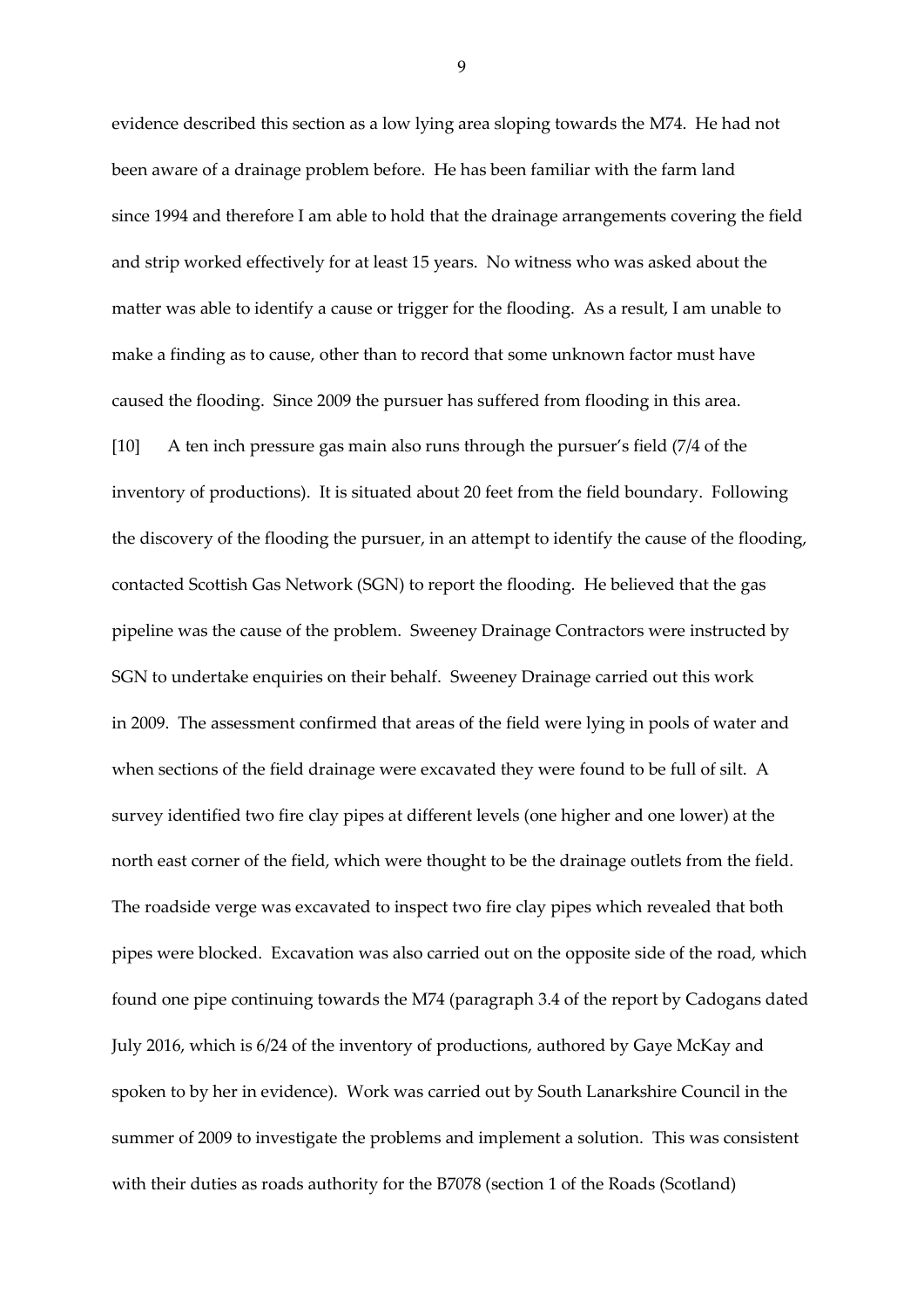Act 1984), which includes the verge strip of land adjacent to the B road. The formal adoption plans were not in existence but a roads authority would usually adopt 2 metres either side of a carriageway. The field drainage was linked to the B7078 road drainage system. Investigations, which involved excavations of the verge, revealed two fire clay carrier pipes, one on top of the other. Pressure jetting and gully machines revealed that the pipes were blocked in the verge of the B7078 (evidence of Susan Morton, South Lanarkshire Council Network Team leader for Roads and Transportation). The council was only able to get a hose in for several metres before encountering an impassable obstacle. In order to restore the drainage to working order, work was commissioned by South Lanarkshire Council to install a new manhole (6/2 of the inventory of productions is the Works Order issued in October 2009). A new manhole was installed which is shown at figure 4.2 (photograph) of page 8 of the report by JMP Consultants Ltd, which is 7/5 of the inventory of productions. A picture of the old and new manholes is shown at figure 4.1 of this report (page 7). The manhole contains three pipes, namely the field outfall pipe, the outfall pipe to the east (which is the higher of the two carrier pipes to the B7078 drainage system) and the outfall pipe to the north (which is the lower of the two carrier pipes). The higher of the two carrier pipes was connected to the B7078 drainage system which involved replacing a section of crushed pipe. However, the lower of the two pipes (to the north) could not be connected directly into the B7078 drainage system for gravitational reasons. The council considered that the lower pipe could be provided with an outfall by running the pipe northwards, either to run directly into the burn or to connect it into the B road's drainage at a point where gravity supported the connection. However, a view was taken that this would require mechanical digging around the gas main which was deemed unsafe and therefore was not taken forward. Susan Morton in evidence (re-examination) stated that if it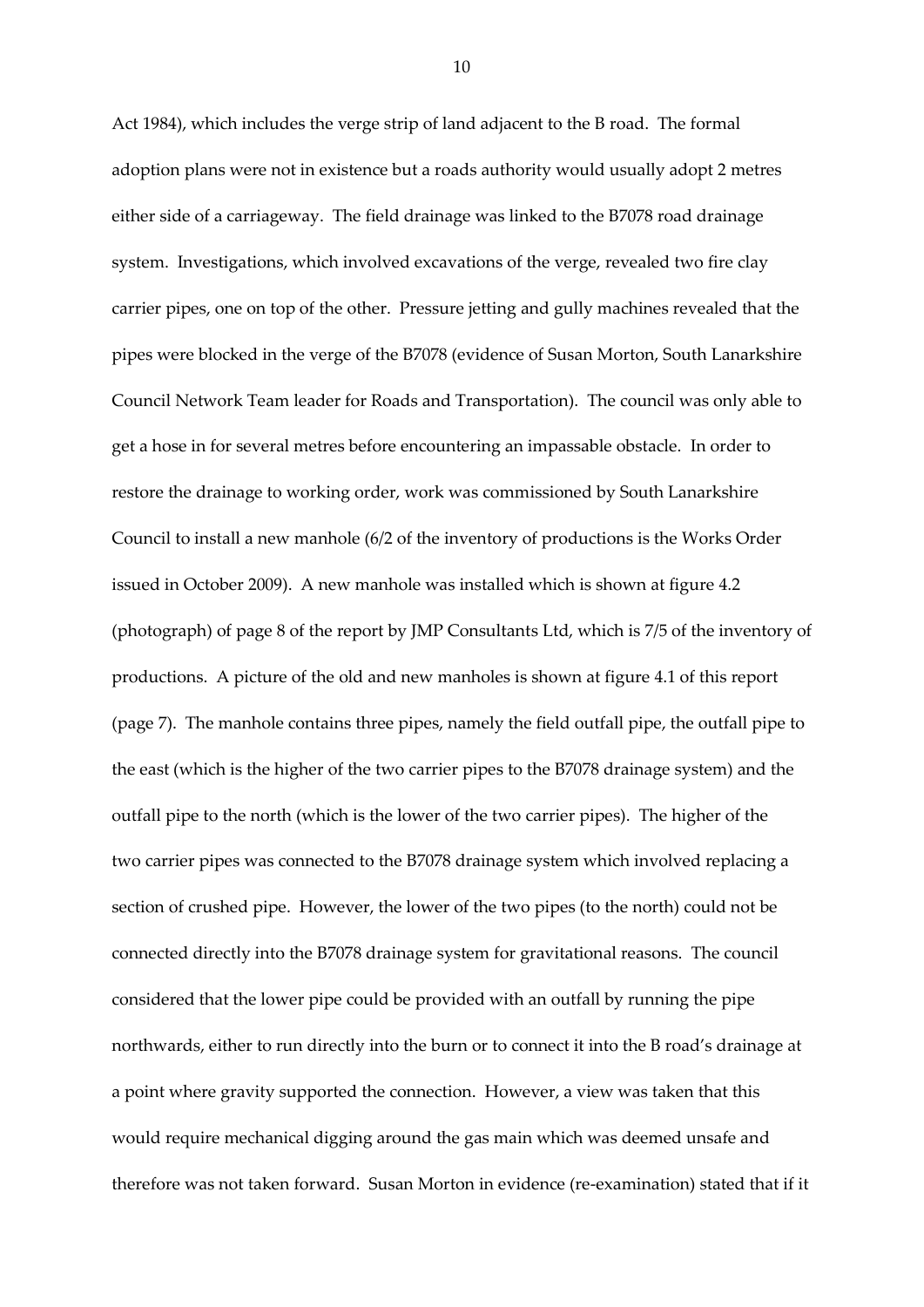was possible to connect the lower pipe to the road drainage system it would have been done. However, there was evidence that instead of being dug by a machine, this could have been dug by hand (which would have been more onerous but not so onerous that it could not be done) and the connection effected by this means. This was not done and the lower of the carrier pipes was not connected to the road drainage system or directly to an outfall.

[11] These works resulted in an improvement, but not a cure, as, albeit there was a lowering of the water in the north east corner of the field, water was still backing up in the field (see paragraph 3.2.1.4 and photograph 2 at page 6 of the report by Cadogans dated July 2016). A meeting (and excavation) was held on site with the pursuer, the Council, said Kenneth Phillips and Brian Sweeney of Sweeney Drainage Contractors on 21 October 2009. A letter dated 9 November 2009 from the pursuer to Amey, contractors for Transport Scotland (6/4 of the inventory of productions) sets out the outcome of the meeting. The letter records that last month the council made a road crossing of the B7078 to reconnect a nine inch drainage pipe, which was severed during construction approximately 20 years ago, leading from Lairs Farm, Blackwood. After reconnecting this pipe it was discovered that water was not flowing away. An area of ground was dug up next to the M74 boundary fence where the nine inch pipe passes under the M74 and during a meeting with Ian Downie of the Council, Ken Phillips (drainage expert) and Brian Sweeney (drainage contractor), it was concluded that the problem is now within the boundary of the M74 where the pipe is possibly severed. The letter ends with a request for Amey to take the matter forward. At around the same time (November 2009) said Kenneth Phillips of the Scottish Agricultural College produced his report commissioned by the pursuer. The report is 6/3 of the inventory of productions. Paragraph 1 (page 3) of the report sets out the remit which is to review the land drainage issues and establish if the drainage issues were the result of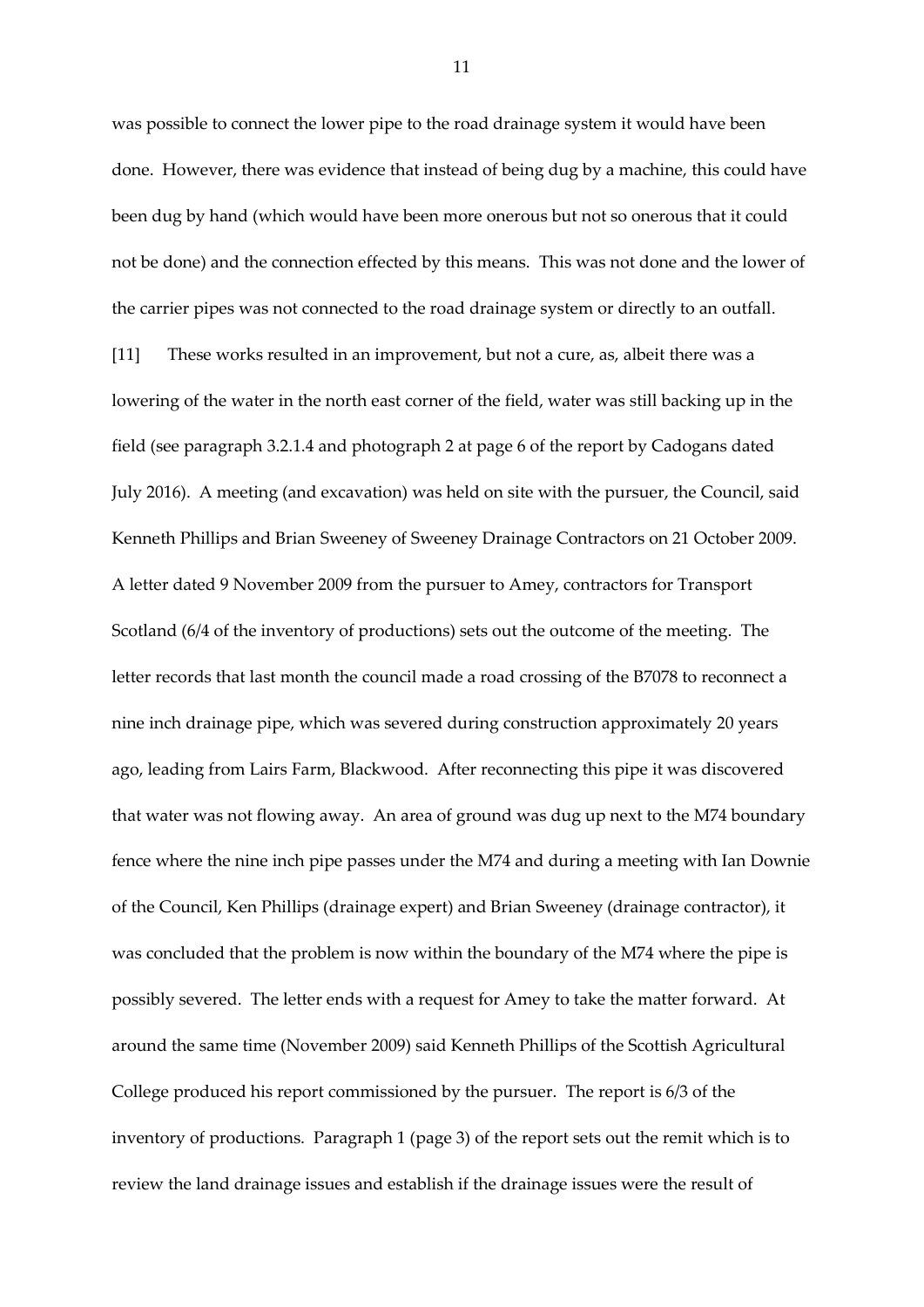deficiencies in the remedial drainage works carried out when a gas pipeline was installed or, if not, to establish their cause and possible remedial actions. In relation to field one (the field in which the water logged north east corner is situated), Mr Phillips opined at page 4, paragraph 5 as follows:

"It was clear from a visual estimate of levels that the construction of the motorway would have severed the outfall drain from this field. It was not possible to say if having been severed it had been connected into the motorways surface water drainage arrangements. It was however clear that without such a connection, the field lacked an outfall for its drainage water and that such a lack of outfall could explain the drainage issues observed within the field. It was concluded that the drainage issues within this field were most probably mainly or wholly as a result of disruption to the outfall pipe during road construction works."

In respect of fields two and three, he recorded that there was an area of wetness within the fields extending north south along the fields. Some exploratory work on the drainage system had been undertaken and it appeared from this that the flow of drains from the higher part of these fields had been interrupted as a result of construction works on the gas main and that not all of the existing field drains had been tied in across the pipe track during the post construction phase. He concluded that the drainage problems within these fields were largely the result of unrepaired damage which occurred during the gas pipeline installation (page 4, last paragraph). He made a series of recommendations. In respect of field one, he made recommendations as follows (my numbering):

- (i) Confirm that the flow of the drain below the B7078 road is unimpeded.
- (ii) Undertake works to identify if the main drain from the field had been connected into the motorway drainage system.
- (ii) If no such connection had been made into the motorway drainage system determine if connection is possible failing this check levels then dig a deep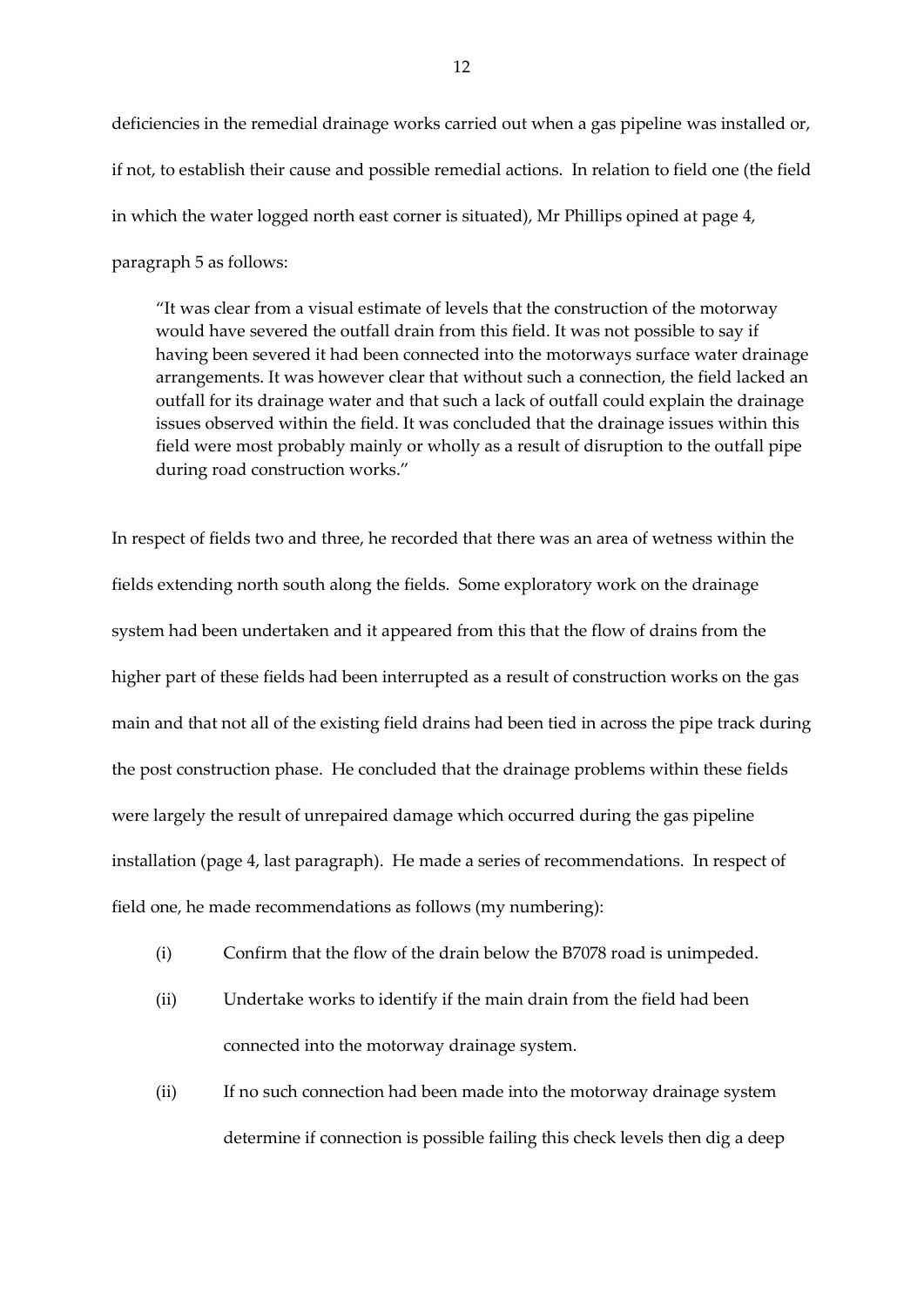trench from the existing drain to the stream which flow east west approximately 100m to the north.

- (iv) Only once an adequate and clear outfall is available for the drainage water, carry out remedial drainage works within the fields. These works to include:
	- (a) Exposing sections of the main drain to check that the blow-up that are seen have not resulted in disruption to the pipe system,
	- (b) Exposing sections of the main drain along the western edge of the field and opening some of the laterals to check that these are functioning and free of silt. It being possible that with the flow from the field being impeded, a build-up of silt within the lower section of the drain laterals may have occurred. If this has happened rodding or jetting will be required to clear them.

He made a further series of recommendations in respect of fields two and three which involved the construction of a new drain on the high side of the gas pipeline, connecting any drains flowing down from the higher parts of these fields into this high side drain, and connecting the high side drain into the stream at appropriate points, thereby providing an outfall (page 5 of the said report).

[12] A protracted period of correspondence followed which added to the frustration felt by the pursuer. The pursuer wrote to Transport Scotland, the roads authority for the M74, on 27 November 2009 advising that as the drainage water cannot pass under the M74 it is building up at the boundary fence, where it could cause flooding problems during prolonged rain. The problem was placed in the hands of Transport Scotland for their prompt attention (6/5 of the inventory of productions). On 9 March 2010 the pursuer wrote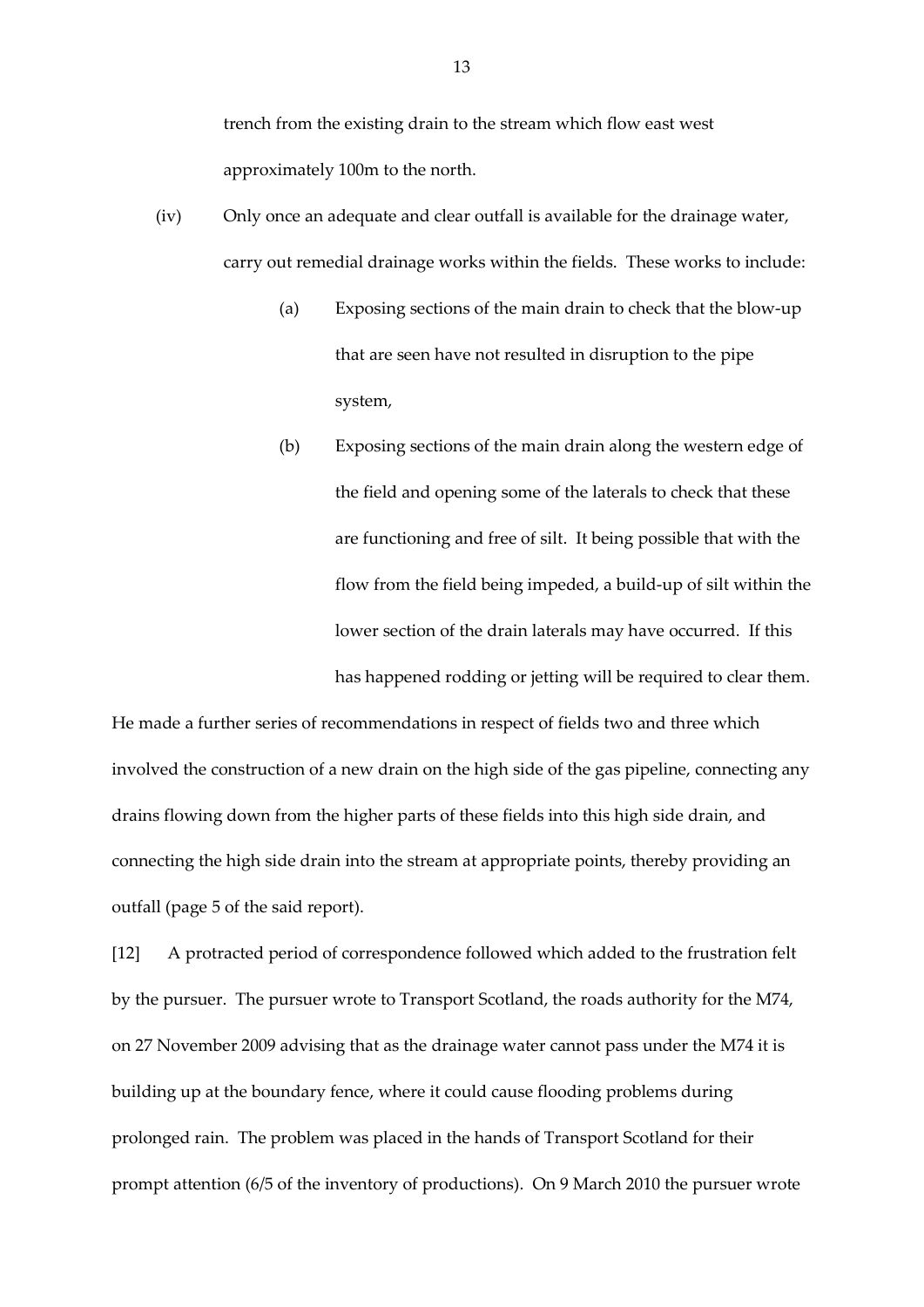to Transport Scotland following up on an unproductive telephone call (6/6 of the inventory of productions). The terms of the letter are as follows:

"Thank you for taking my telephone call yesterday, you asked me to write in for an update on the drainage problem because you could not tell me anything. As I stated numerous times to yourselves and Amey, the meeting we had with South Lanarks Roads, Scottish Gas, Drainage Contractor and Land Drainage Expert all say the problem drain is within the motorway boundary. You mentioned the field where the main leader drain runs from and under M74 is 'boggy'. This is because the field drainage main leader is not working. It is some considerable time since I raised this matter with yourselves and Amey - is there a funding problem? How long will it take to fix the problem? I leave this in your hands for your prompt attention."

An investigation was then carried out by Transport Scotland which involved trial hole excavations at the verge filter drain to check for any connections into the trunk road drainage system and sondeing the recently installed road crossing below the B7078. The results of this work are set out in a letter from Amey to the pursuer dated 5 October 2011, which is 6/7 of the inventory of productions. The excavation found no evidence of connections into the verge filter drainage system. The pursuer in his evidence said that the excavation was in the wrong location (also paragraph 3.5.1.1 of the report by Cadogans dated July 2016). The sonde was traced across the B7078 to where (at a point 17 metres into the field area, approximately 18 metres from the boundary with the trunk road), due to a possible collapse or blockage, it would not go any further. Anticipated further works were detailed in the letter by Amey. In April 2012 a site inspection and excavation by Amey confirmed that there was a void in the drainage system on M74 land. The void was about a foot and a half in length. This is shown in a photograph which is 6/8 of the inventory of productions. This generated a letter from Hamish McCall of Lawrie and Symington, a company who deal with agricultural claims against utilities who had been instructed by the pursuer. The letter is dated 20 April 2012 and is 6/9 of the inventory of productions. It states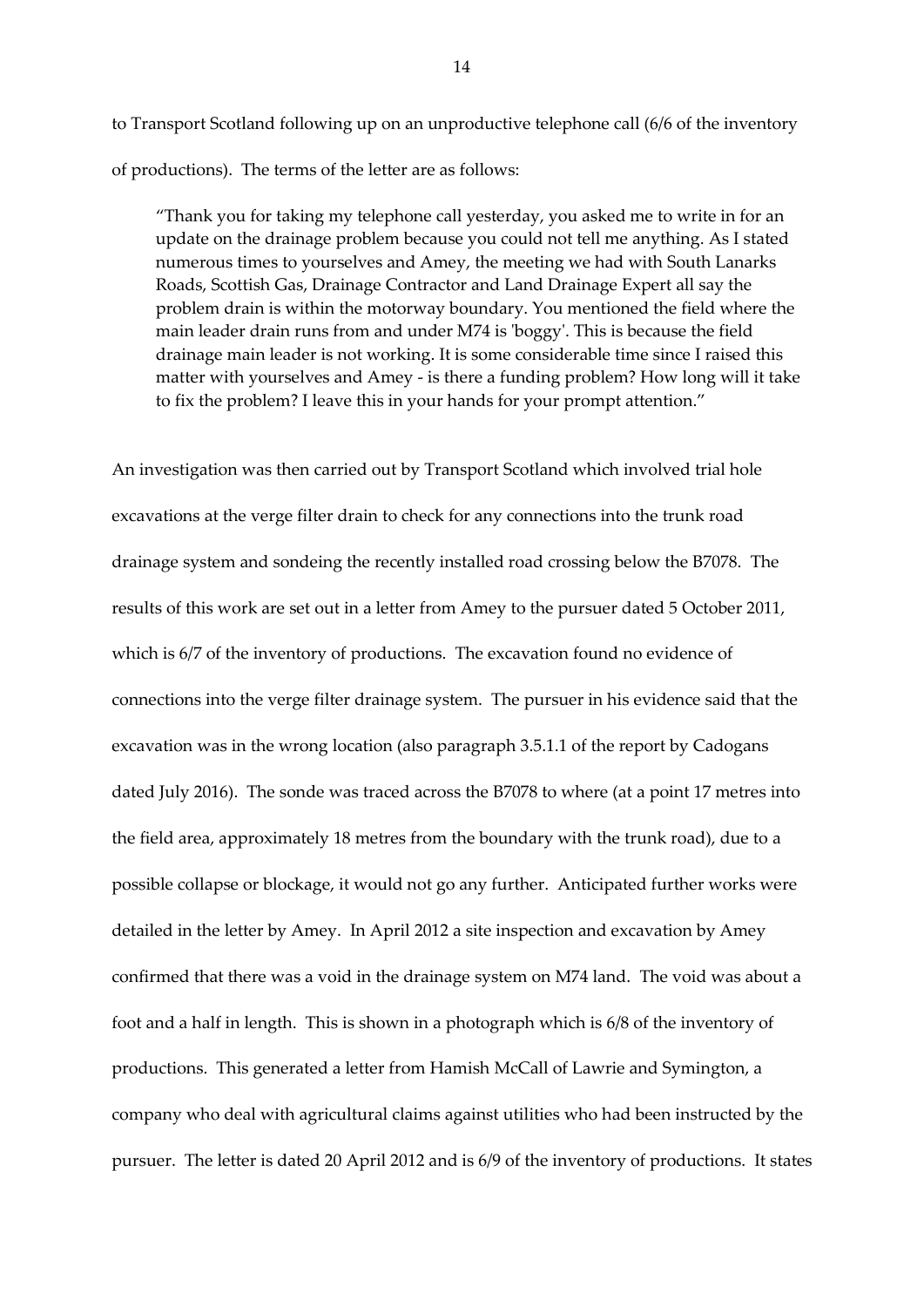that the recent site investigations on the M74 verge at Lairs Farm showed very clearly that the motorway drains leading from Lairs Farm were terminated approximately 6 feet into the motorway verge. The drains had been terminated during the time of the construction of the hard shoulder of the M74, approximately 20 years ago, during which time the field drains had been silting due to the outfall being cut off, causing areas of Lairs farm to become waterlogged. Permission was requested to instruct a drainage contractor to re-drain the field or alternatively have a meeting to discuss the best way forward. As no response to this letter was forthcoming, three reminders dated 6 June and 10 July 2012 (x 2) were sent to Amey (6/10, 6/11 and 6/12 of the inventory of productions). Amey responded on 11 July 2012 by letter to Lawrie and Symington (6/13 of the inventory of productions). The letter accepted that there was a pipe which entered Transport Scotland land on the M74, however it was not proven which drainage system the pipe belonged to or that it connected to the drainage in the verge at any point or had been terminated during construction of the hard shoulders. Notice was given that Amey intended to carry out a CCTV survey of the verge drainage in order to identify any connections to the system. No evidence was produced that Amey carried out the CCTV survey. Mr McCall of Lawrie and Symington replied to this letter on 24 July 2017 (6/14 of the inventory of productions). The letter was as follows:

"…as you correctly state, the site investigation highlighted the drainage pipe from Lairs Farm was terminated within six feet of the boundary of the motorway verge. This drainage system used to cross under the motorway and the outfall was on the burn on the east side of the motorway, north of the village of Blackwood. All the drainage off of this section of Lairs Farm gathers in a cundy on the west of the B7078, goes under the road and crosses the rough ground of Lairs Farm and out into the motorway verge. We are quite happy to demonstrate this to you and we are quite sure that the local authority would only be too happy to endorse this as they built the cundy and renewed the drain under the B7078."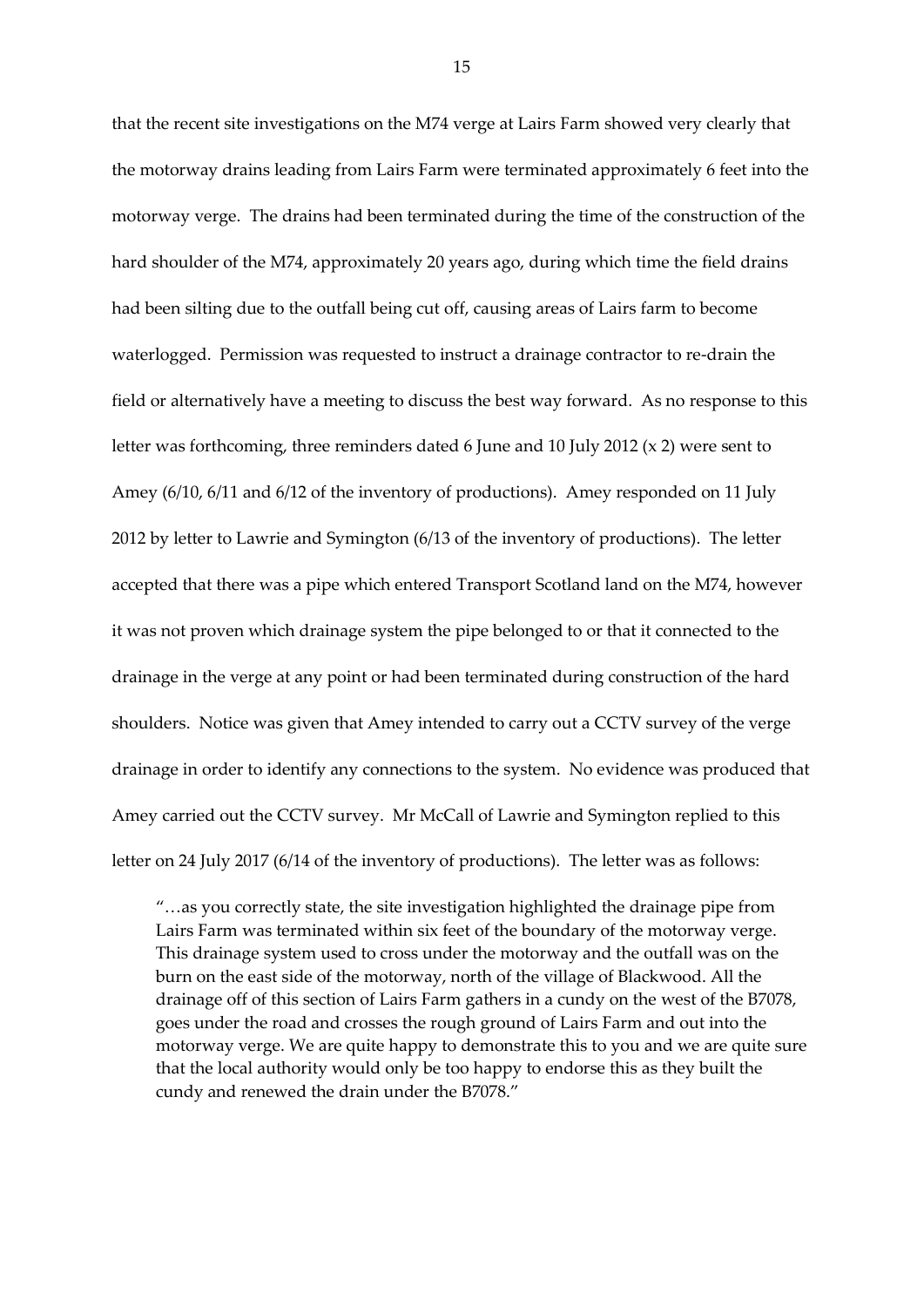On 12 November 2012, Amey responded by letter (6/15 of the inventory of productions) providing an update on progress. The letter confirmed that investigations had been completed and that work was underway with Transport Scotland to verify whether there was any documentation to confirm whether any private drainage system was given permission to connect into the trunk road system in this area. On 23 November 2012, a further letter was sent by Mr McCall of Lawrie and Symington to Amey (6/16 of the

inventory of productions). The terms of this letter are as follows:

"We refer to your letter of 12th November 2012 and draw your attention to our letter, dated 24th July 2012 addressed to yourself, where you will see the private drainage system has always gone into the drainage system used to cross under the motorway to reach the outfall into the burn on the east side of the motorway, north of the village of Blackwood. This is the way this water has gone since the motorway was constructed. The problem occurred when the hard shoulder was added to the motorway and, your site investigation highlighted, the drainage pipes from Lairs Farm were terminated within six feet of the boundary of the motorway verge.

There is no documentation required for field drainage systems and all we wish is for the original system to be reinstated or an alternative route found that will allow our client's fields to drain as they did in the past. We have suggested before that we are pleased to meet with you on site to demonstrate the problem but ask that you treat this as a matter of urgency in view of the fact that our client's fields are suffering seriously."

[13] In March 2016, Gaye McKay of Cadogans, consultant engineers, was instructed by the pursuer. She is a chartered environmental scientist with 19 years' experience in flood related matters. She has worked for regulatory authorities and the private sector and has extensive experience in flood risk management, catchment management and sustainable drainage. She has worked closely with the Scottish Government in the development of several national drainage guidance documents and was responsible for reporting to the Scottish Government on the findings of the responses to the public consultation on "The Future of Flood Risk Management in Scotland". This resulted in recommendations for new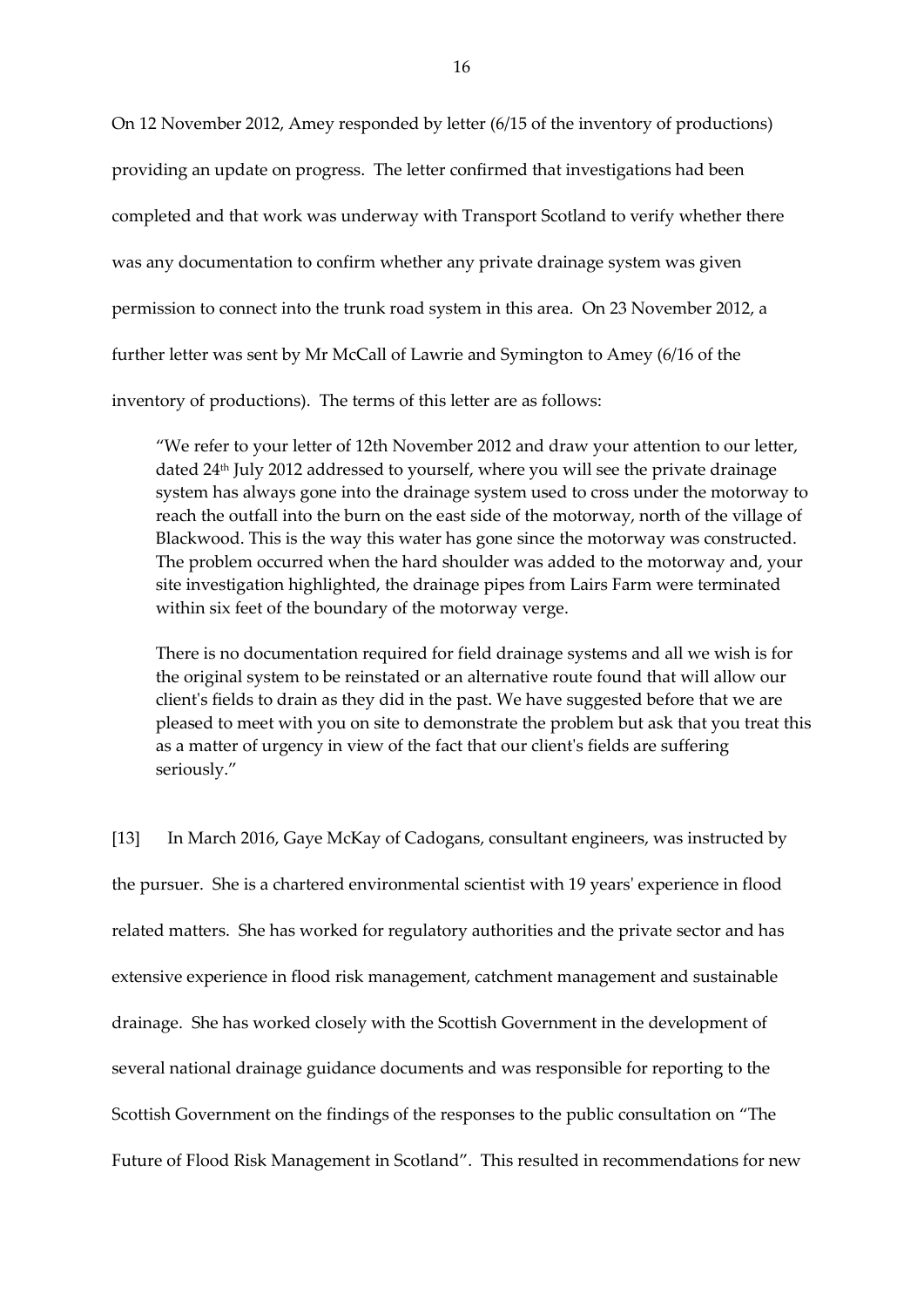legislation to provide a sustainable approach to flood risk management. She authored the national guidance on Managing Surface Water and Urban Drainage in Scotland, on behalf of the Scottish Government. She has a master's degree in Wastewater and Environmental Management and has worked in the area of water and flood management for many years across the UK. She was an impressive witness whose evidence I accepted. She was measured, not prone to speculation, based her opinions and conclusions on verified facts and was clearly an expert in her field. She was the most impressive of the expert witnesses who gave evidence. She was instructed to prepare an expert witness report addressing the possible causes of flooding which had occurred at Lairs Farm. In order to discharge her remit a CCTV survey was carried out. The purpose of the CCTV survey was to identify any blockages in the pipe which conveys land drainage from Lairs Farm, beneath the M74 and which discharges to the east side of the M74, from an outfall within a disused railway bridge (paragraph 4.1.1.1 of her report which is 6/24 of the inventory of productions). The first survey took place on 31 March 2016. On the day of this survey the area had been subject to heavy rainfall and the pursuer's field had a significant accumulation of surface water and the manhole immediately downstream of the field (adjacent to the B7078) was close to surcharging. However, on this date the camera was unable to survey the required length of the pipe due to crushed rock debris. A second CCTV survey was carried out on 23 June 2016 which revealed that there was a gap in the 225mm diameter circular vitrified clay pipe which flowed in an easterly direction. The gap was located 0.6m from the start of the survey (a map at Appendix 2 to the report shows the location of the CCTV survey). This was consistent with the results of Amey's previous investigations in April 2012. The pipe was severed on the motorway verge, close to the Lairs Farm boundary. The pipe was intact on both sides of the void. The camera identified debris within the void at 0.8m from the start of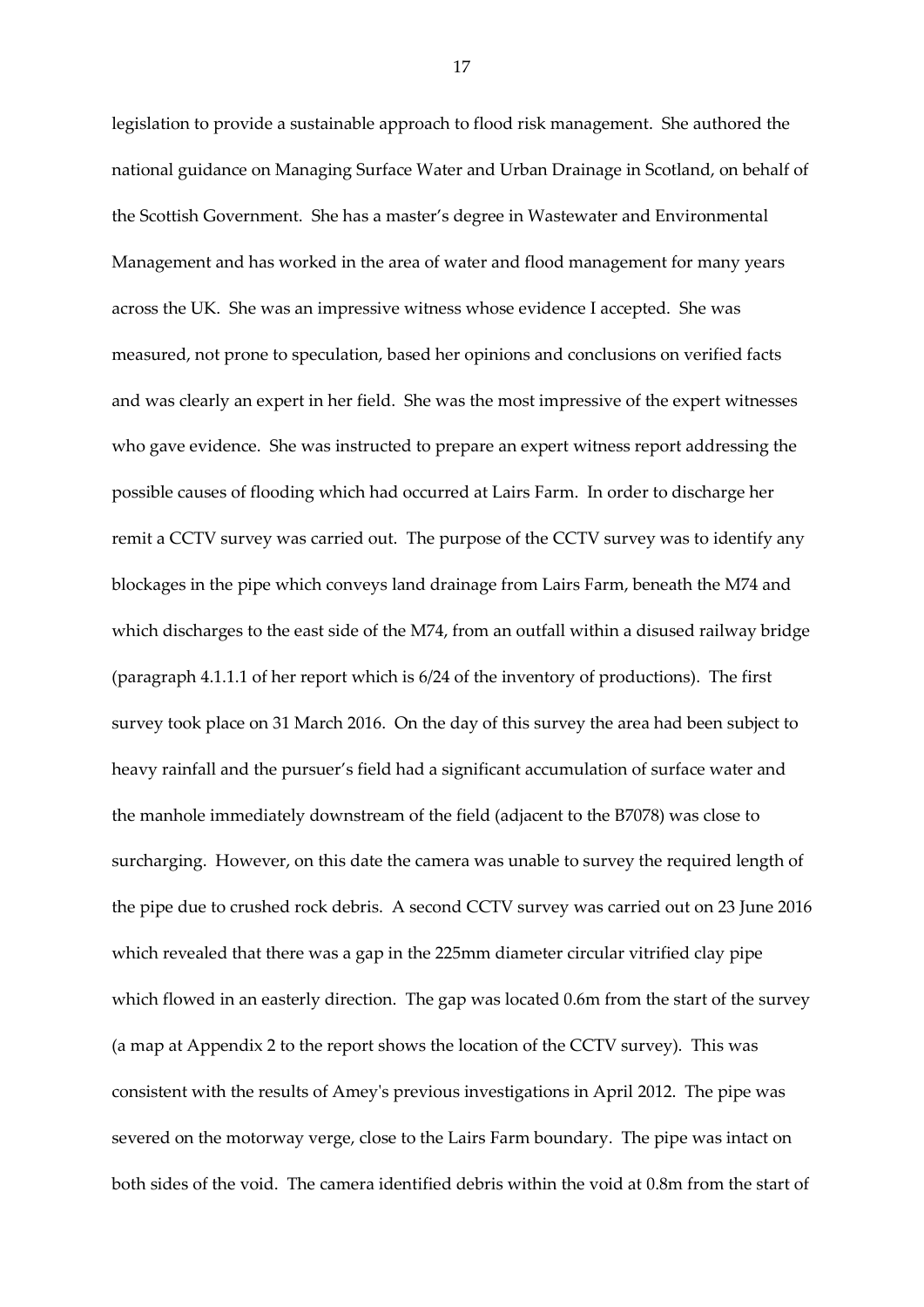the survey. The survey was abandoned at 1.60m from the start, due to debris in the pipe, which had blocked 95% of the cross-sectional area. This debris appeared to consist of mud, clay and rubble. Photographs of the void and debris can be seen in Appendix 2 to the report. As a result of the investigations carried out, including the results of the CCTV survey, Gaye McKay opined that there was a significant gap in the pipework and an accumulation of debris, which had resulted in the pipe being unable to convey flows towards the abandoned railway embankment, on the east side of the M74. Land drainage from the Lairs Farm Field therefore no longer has a conveyance route to the downstream watercourse, resulting in an accumulation of water at low points in the field. The backing up of flows had led to insufficient flow velocities (often referred to as self-cleaning velocity) in the land drainage network to transport sediment. Therefore, silt has accumulated over time within the system, resulting in blockages and surcharging. Due to the remote location of the problem within the motorway verge, where access was limited, and the nature of the defect, it was likely to have resulted from works associated with the motorway.

[14] Having narrated the history of the drainage problem, I now turn to the issue of whether the pursuer has a natural right of drainage from his land over the adjoining property comprising the bounding section of the M74. On the evidence presented to me, I am satisfied that the pursuer has proved that he has a natural right of drainage. I have reached this decision for the following reasons. Firstly, alternative causes for the flooding (ponding) have been excluded. SEPA flood risk maps show that the pursuer's land does not lie on a floodplain and there is no risk of fluvial flooding (paragraph 3.6.1.1. of Cadogan's report and evidence of Gaye McKay). A review of SEPA flood maps also confirms that the area is not susceptible to groundwater flooding (paragraph 3.6.4.2 of Cadogan's report and evidence of Gaye McKay). There were no other known instances of sewer flooding in the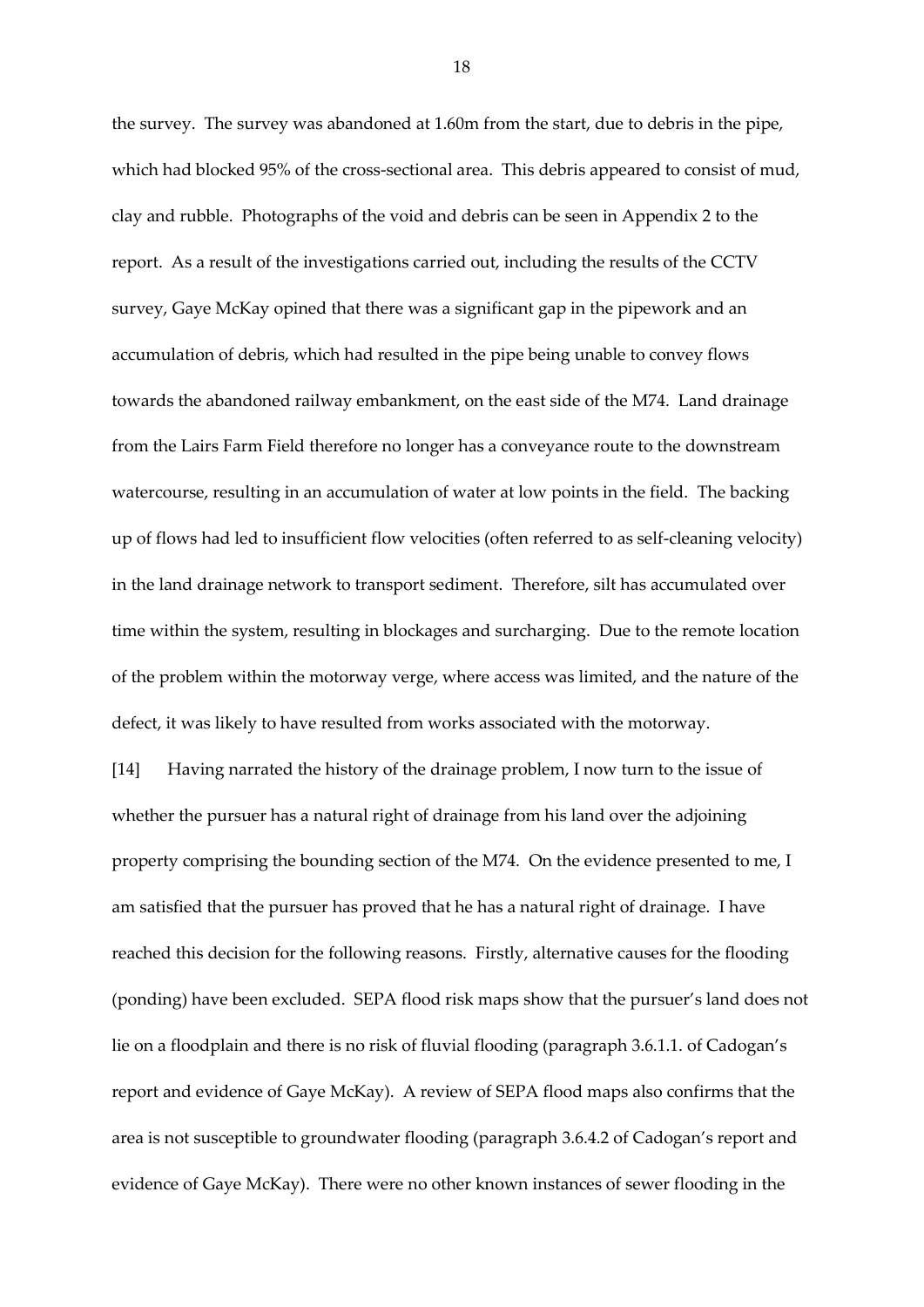vicinity, from foul or surface water sources (paragraph 3.6.3 of Cadogan's report and evidence of Gaye McKay). Secondly, the topography of the ground is consistent with the natural right of drainage. The land drains under gravity towards the north east corner of the field and the strip (also confirmed at paragraph 2.4 of the expert report for the defender which is 7/5 of the inventory of productions). The pursuer, who had a detailed understanding of the topography of the area, gave evidence to this effect which I accepted. He explained that the outfall was the burn which was also the outfall for fields to the west of the M74. He explained that the burn flows in a northerly direction between these two areas of higher ground and in respect of the field the water passes beneath the M74 via a culvert. The outfall is shown in photograph 3 at paragraph 3.2.1.5 page 7 of Cadogan's report. The field drainage is a gravity fed system and the pursuer's evidence on the description of the drainage system for the field, strip and the outfall is supported by the evidence of the witness Gaye McKay. She confirmed that the pursuer's evidence on drainage flow was correct and the level in the north-east corner was 160.85m and the level at the outfall was lower (158m). These relative heights are consistent with a gravity based field drainage system and the relative locations of the pipe on the strip and the pipe at the outfall suggests that they were originally part of the same drainage system. There was no evidence of competing drainage systems. Thirdly, the dimensions and material of the field drain on the motorway verge, which was subject to the CCTV survey, is consistent with the dimensions and material of the pipe (fired clay) at the outfall flowing into the burn. Fourthly, the pursuer and the witness, Gaye McKay both spoke in evidence to water travelling from the manhole, installed by the council in 2009, in an easterly direction to the broken pipe, subject to the CCTV survey. This indicates that water from the field drainage system travelled by means of gravity to the field drain on the motorway verge. It could, of course, only reach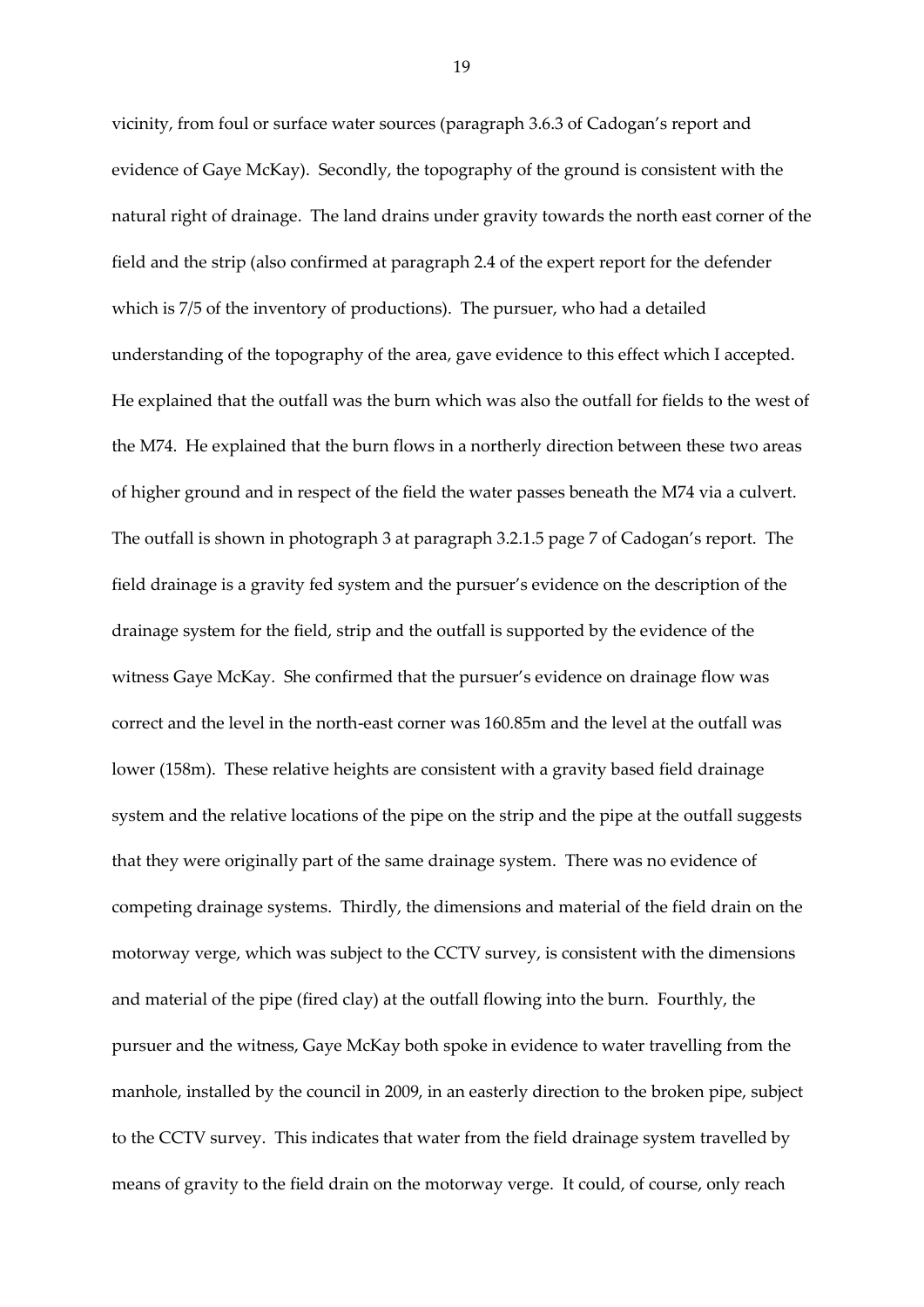the broken pipe by means of gravity if the pursuer's field was higher than the M74 verge at the point of the void in the pipe. In fact, the pursuer and all the expert witnesses, with the exception of the witness, David Devine, accepted that the outfall for the pursuer's field drainage was the burn (shown at photograph 3 at paragraph 3.2.1.5 page 7 of Cadogan's report).

[15] David Devine is a chartered engineer who works for Transport Scotland. I have no doubt that Mr Devine is an expert in his field, however he was wrong in his evidence in a number of respects bearing on this issue. He suggested that the pipes in the different locations were a different shape (outfall pipe at the burn in particular) and therefore not part of the same drainage system. This was incorrect as was demonstrated to him in cross examination. He was also unaware there were two pipes emerging onto the B7078 at the north-east corner of the field and that it was the lower of these two pipes that could not be connected into the drainage system for the B7078 road. He was also unaware that the pipe had been located by Amey on the verge of the M74 in 2012 (6/8 of the inventory of productions). He had assumed that no such pipe had been found, as was the case in 2011, when Amey's investigations were undertaken in the wrong area. He did not have as detailed a knowledge as the other expert witnesses and he was in error in these important areas of his evidence. I therefore rejected his evidence on outfall and drainage system. I did, however, accept his evidence on one important point, namely that the council should have explored further whether the lower pipe could have been connected further north into the B7078 drainage system by hand digging around the gas main. To connect the lower pipe to the drainage system on the M74 verge without checking that it had an outfall would not provide a solution (as it had no outfall) and only increase the frustrations of the pursuer. The defenders during the Proof Before Answer attempted to lead evidence that the natural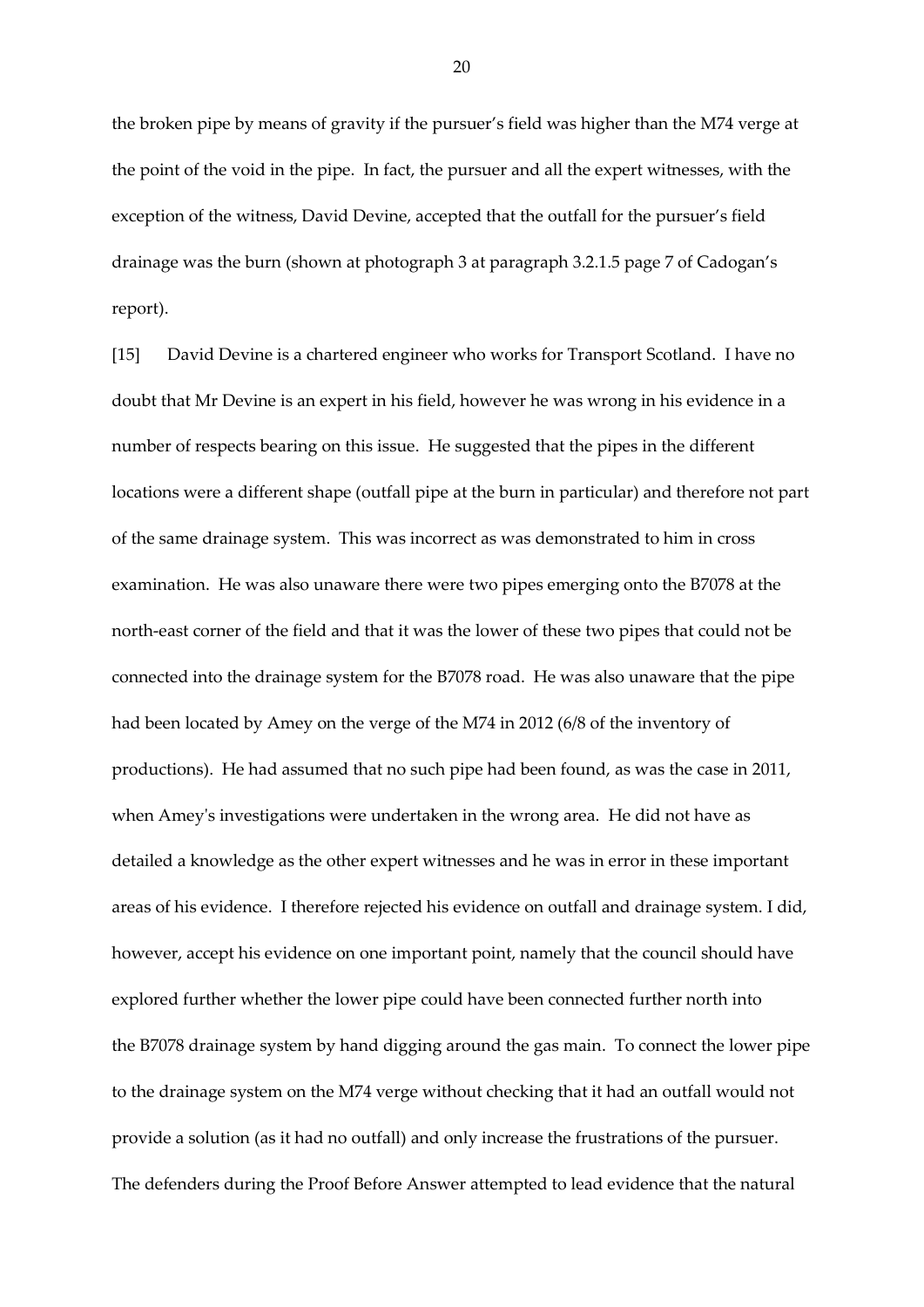path of drainage was not as asserted by the pursuer. It was being suggested that the disused railway line north of the pursuer's field had altered the natural line of drainage and created a barrier to the northward flow of the water. Objection was taken to this line of evidence as it was not covered by the pleadings. In particular condescendence three asserts the pursuer's case on the natural line of drainage. It is as follows:

"The natural line of drainage for superfluous surface and ground water from the Field follows the lie of the land and runs down through the Field's northeast corner. Said line of drainage runs along a pipeline and terminates in a burn north of the village of Blackwood. Said termination is east of the M74."

The defenders answered (three) – "not known and not admitted". No substantive case on this point was pled. I heard some evidence on the point under reservation. This evidence included the spot heights shown in the plans 7/1 and 7/2 of the inventory of productions, as spoken to by the witness Gaye McKay, which were supportive of the pursuer's case. The pleadings govern the cases pled. As there were no pleadings covering the substantive case sought to be led by the defenders of the altered natural line of drainage and barrier, this evidence was inadmissible. Even if it was admissible it would not have altered my decision. There was no evidence of substance, rather than speculation, that the two pipes integral to the pursuer's drainage system at the north of the pursuer's field ran contrary to the natural line of the flow of water from the field. There was no evidence as to when the railway was built or discontinued, the pre and post railway topography, and the drainage situation of the field before and after construction of the railway. The evidence and rationale supporting a natural right of drainage as contended for by the pursuer, as detailed above, was powerful, multi sourced, supported by the majority of expert and factual witnesses and the drainage system pertaining to the area. The fact that both the council and the defenders spent time and effort trying to investigate and sort the pursuer's drainage problem was illuminative.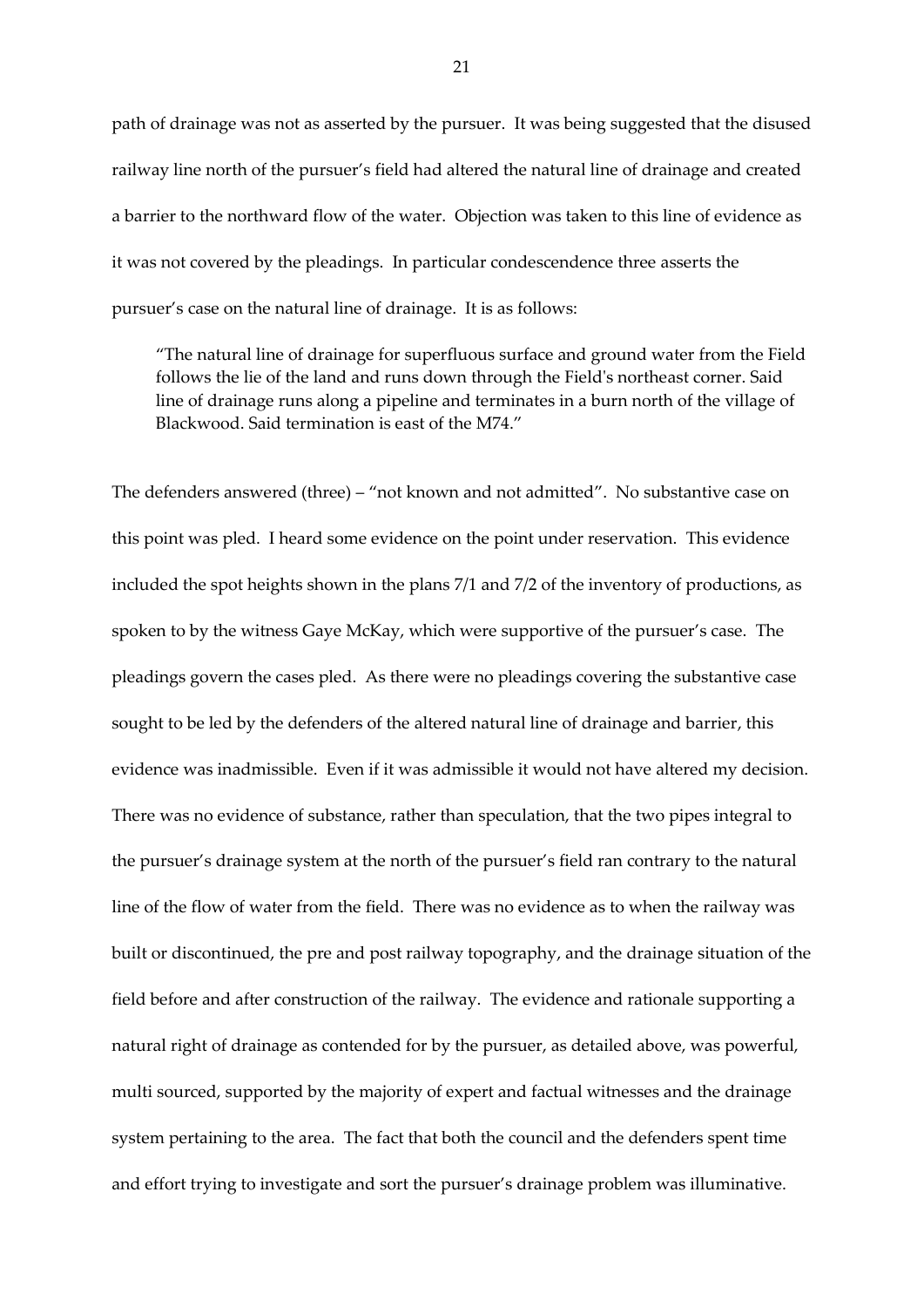Why would this have been done if no natural right of drainage existed? For the foregoing reasons, I am satisfied that the pursuer has the natural right of drainage as contended for. [16] The defenders argue that *esto* there is a natural right of drainage it should be restricted to water from the strip. This is on the basis that the B7078 bisects the pursuer's field and strip and is a barrier both in terms of a being a physical barrier to the flow of ground and surface water and in terms of land ownership and the local roads authority's responsibility for drainage in and around it. I reject this argument. Firstly, the strip drains by means of gravity onto the M74 land and therefore there is a natural right of drainage. This was not the subject of dispute and the defenders *esto* position recognises this. Secondly, the field and strip are interlinked in their field drainage arrangements. Were it not for the void in the field drain on the M74 verge, water draining from the field (which is not connected to the B7078 drainage) would flow through field drainage on the strip and the M74 before reaching the outfall at the burn. The said void prevents the water reaching this destination. The pursuer and the witness, Gaye McKay, both gave evidence that water travelled from the lower pipe in the manhole in the field, installed by the council in 2009, in an easterly direction to the broken pipe. I accepted this evidence. It would in my opinion be artificial to seek to distinguish between the field and the strip, both owned by the pursuer, in respect of the natural right of drainage which the pursuer has and which he seeks to exercise in respect of the lower of the two drainage pipes in the manhole in the north east corner of his field which has been connected to the drainage system in the strip and M74. This does not mean that the council does not have a duty to seek to remedy the drainage problem from the pursuer's field. This the council did when connecting the higher pipe into the B7078 drainage system. They were unable to connect the lower pipe into this system with the use of a mechanical digger due to safety reasons. As a result, the lower drain was connected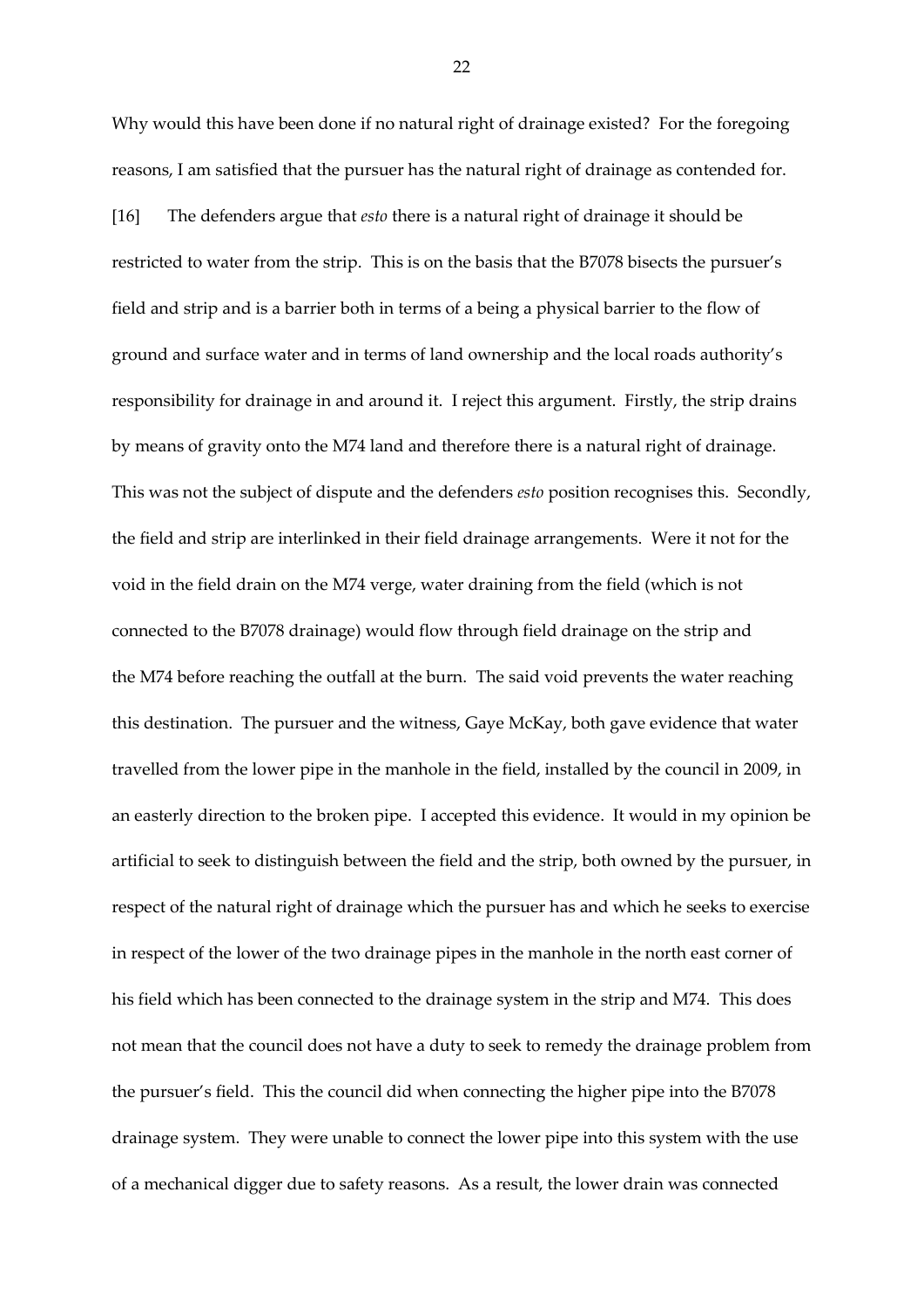into the drainage system which served the field and the strip and which when flowing towards the outfall at the burn goes through M74 land. The void in the drainage system is located on M74 land.

[17] Given that the pursuer has a natural right of servitude, has that right been interfered with? Firstly, a natural right of drainage is *res merae facultatis.* This is defined in *Trayner's Latin Maxims* (fourth edition) at page 554 as follows:

"A matter of mere power; a mere faculty. Such, for example, is the right which a proprietor has of building upon his own property, or which any one has of walking upon the sea shore, or sailing upon the sea, or on any navigable river. It is a right which may or may not be exercised at the pleasure of him who holds it; and such rights are never lost by their non exercise for any length of time, because it is of their essential character that they may be used or exercised at any time."

(see also *Peart* v *Legge* 2008 SC 93 per Lord McFadyen at paragraph 25). As a result a *res merae facultatis* does not prescribe (schedule 3 to the Prescription and Limitation (Scotland) Act 1973). The right can be exercised as and when the proprietor of the superior land chooses to do so (*Anderson* v *Robertson* 1958 SC 367 per Lord Justice Clerk at pages 371 and 372 and *Rankine on Landownership*, (4th ed.) at page 426). Secondly, this is subject to the court's right to equitably regulate the matter where a proprietor of the superior land is unduly pressing his right and making the situation intolerable to him (Erskine Institute II, 9.2. and *Campbell* v *Bryson* [1864] 3 M 254 per Lord Justice-Clerk (Inglis) at p 260). Thirdly, no evidence was led as to when and how the drainage pipe on the M74 land came to be damaged creating the void (and the silting). The fact that the problem first manifested itself in 2009 does not mean that this was when the pipe was damaged creating the void. It is perfectly possible that the damage could have been occasioned earlier causing a gradual build-up of silt and debris which reached a point where flooding was caused in 2009. There was no evidence of an event in 2009 which could explain the flooding from that date and I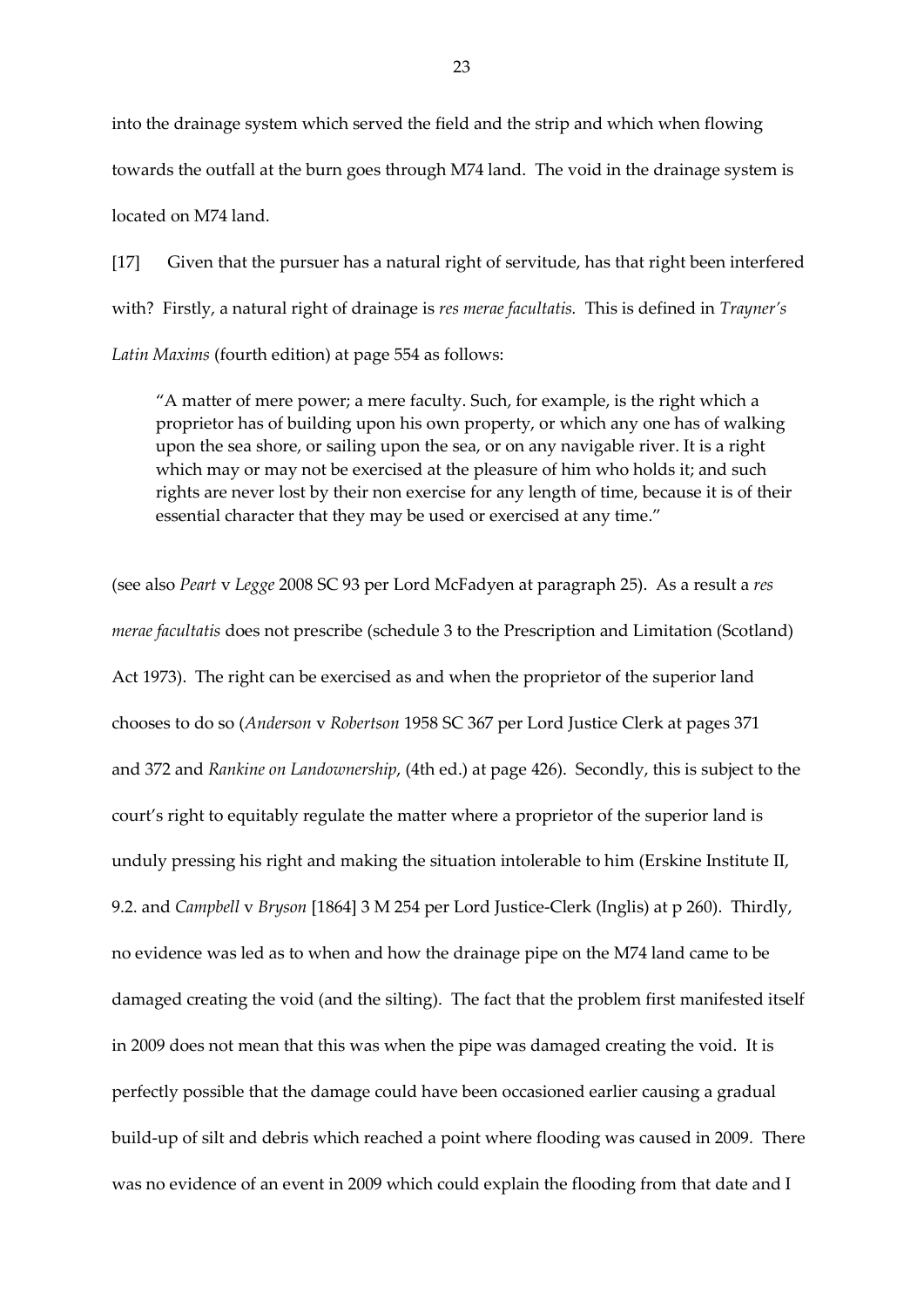therefore have nothing which could support a date for the damage. As to cause, the witness Crawford in his report at page 12, paragraph 5.9, (7/5 of the inventory of productions) raises the possibility that the damage to the drain was caused by impact damage due to utility works, lack of maintenance by the pursuer, lack of maintenance by the council, impact damage caused by a new development, or road and footway widening works carried out by or behalf of the council. However, there was no evidence to support any of these potential causes and as the witness Crawford recognised in his report these can only be taken as conjecture. What can be taken from the evidence, however, is that the field drainage, including the section on the M74 verge, must have been in operation at the time of the widening of the A74 and the creation of the section of the B7078 running through the pursuer's land. It had been used to drain the field in the past and the restitution of this drainage system for the lower field drain is *res merae facultatis.* As the void which prevents this drainage system from operating effectively is located on the verge of the M74, the defenders are interfering with the pursuer's natural right of drainage. This is an inevitable finding from the location of the void.

[18] The final issue for me is to determine whether the pursuer is unduly pressing his right, and making the situation intolerable to the defenders. I did not gain the impression from the pursuer that he was being unreasonable in seeking to resolve the situation. He had protracted and lengthy dealings with the council and Transport Scotland to resolve the situation. This did not move quickly, which was not the pursuer's fault as he sought to have the matter resolved as quickly as possible, sending reminders, making phone calls and engaging the services of experts to try and move the matter forward. I could sense his frustration when he gave evidence, even though he came across to me as a reasonable, calm and measured man. The work done by the council to install a new manhole and connect the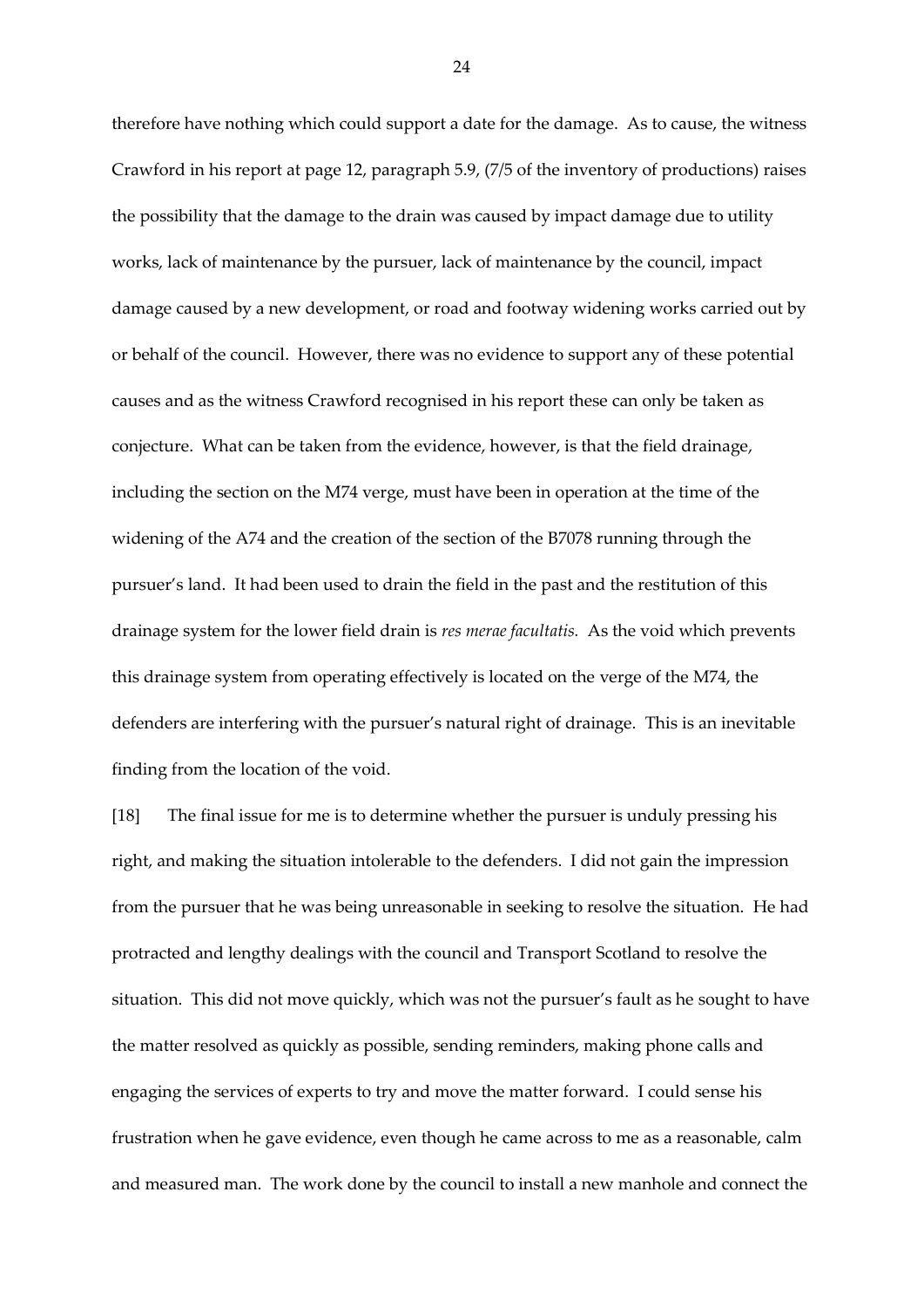higher pipe into the drainage system for the B7078 did reduce the flooding, but did not provide a cure. The council also tried to connect the lower pipe into the B7078 drainage system, but this could not be done using a mechanical digger as it was deemed unsafe given the presence of a gas main. It is not surprising therefore, that the council then connected the lower pipe into the drainage system which runs to the verge of the M74 and beyond to the outfall at the burn. This seems entirely reasonable in principle. However, this was done by the council without checking that this drainage system was fully functional. This should have been done but was not. The effect of this was to transfer the problem to another public body without providing the solution sought by the pursuer. The pursuer wishes a solution to his drainage problem. I am sure that he is not fixed on a particular solution. If it can be achieved by connecting the lower pipe into the B7078 road drainage system, this would be satisfactory to him. It is clear from the evidence that the possibility of such a connection was not fully explored. Hand digging around the gas main was a viable alternative to mechanical digging, which was deemed unsafe. As far as I am aware, on the evidence, this was not explored fully nor was it considered too onerous. This was the opinion of the witness Devine whose evidence on this point I accepted. It was clear on the evidence that the B7078 drainage system is effective. After all, the higher of the two drains when connected reduced the water logging in the north east of the pursuer's field. The pursuer's field drainage had been connected to the B7078 drainage system, without problem, for a period of time. It seems to me that, within reason, the connection of the lower (manhole) drain to the B7078 drainage system, by hand digging around the gas main should be explored. If that does not provide a solution then a connection into a fully functioning drainage system, including the section in the verge of the M74, would be reasonable and the pursuer would not be unduly pressing his right.